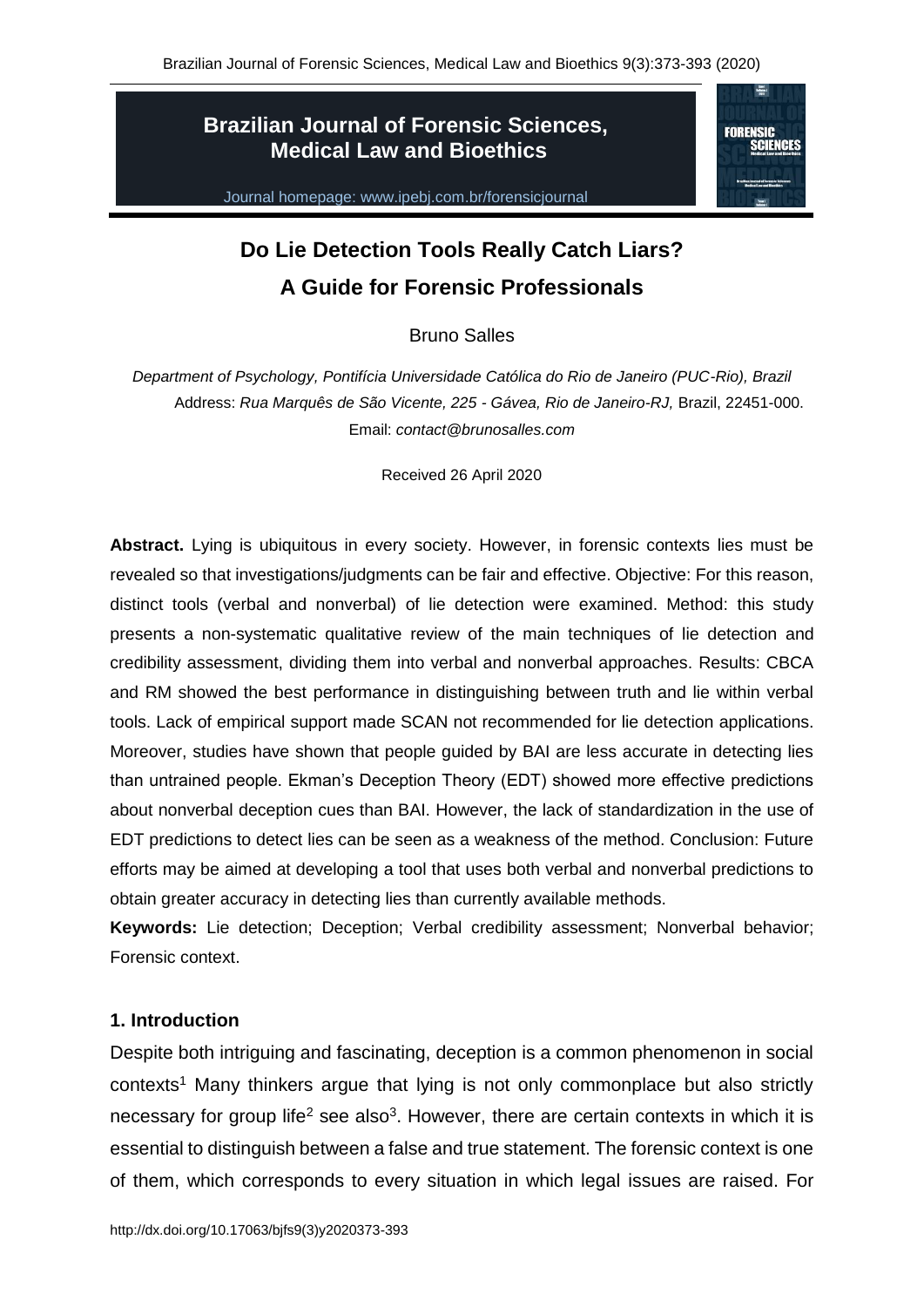example, detecting whether a murder suspect is telling the truth about his alibi is extremely useful in a criminal investigation. Several methods suggest criteria for evaluating and detecting lies. However, professionals using these tools are not always aware of the effectiveness of them in discriminating between truth and lie. What are the strengths and weaknesses of each of these lie detection tools? Are they really capable of identifying a liar and spare innocent ones?

Due to the lack of clarity about the effectiveness of the different tools and theories of lie detection, the present work aims to review the literature about the most used lie detection tools. Dividing between verbal and nonverbal assessment tools, this paper will evaluate verbal techniques: Scientific Content Analysis (SCAN), Criteria-Based Content Analysis (CBCA) and Reality Monitoring (RM); and nonverbal techniques: Behavior Analysis Interview (BAI) and Ekman's Deception Theory (EDT). In addition, the most common (misleading) beliefs regarding deception will be presented, together with the fundamental precautions to be taken when assessing the veracity of suspects.

Since many legal practitioners are trained by unreliable sources on how to identify potential liars<sup>4</sup>, the present study is potentially relevant to those working in judicial areas. By clearly demonstrating the efficacy evidence of lie detection methods, it will be possible to define the most appropriate procedures for distinguishing truth from lies, especially in forensic contexts. The present work is justified, therefore, by the possibility of guiding professionals about what kind of (verbal and nonverbal) behavior to evaluate during the interrogation of suspects.

# **2. Methods**

The present work briefly discusses the main beliefs that lay people and forensic professionals about lie detection. Moreover, this study presents a non-systematic qualitative review of the main techniques of lie detection and credibility assessment, dividing them into verbal and nonverbal approaches.

# **3. Beliefs and myths about lie catching**

"Beliefs" can be defined as a set of (strong or weak) feelings and convictions that something is true or real<sup>5</sup>. The beliefs that a person holds, irrespective of whether these are correct or not, are often reflected in his or her behavioral disposition<sup>6</sup>. Since personal convictions tend to guide future actions, it is important to identify the most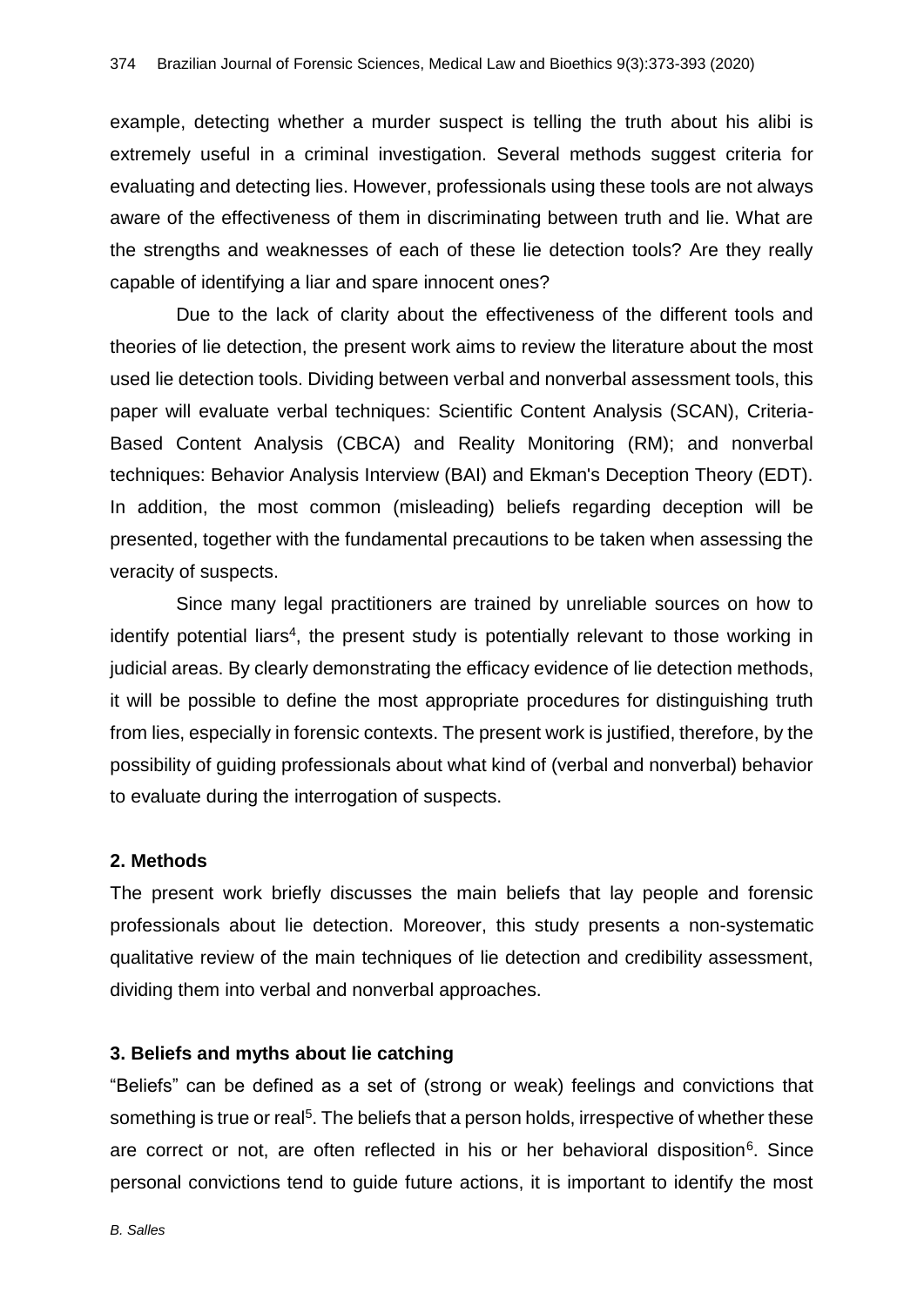common beliefs people have about lies to better understand why they fail to identify when someone is lying.

Some researches have shown that people are not very skilled at detecting lies<sup>7–9</sup>. On average, participants only correctly rated about 50% of the judgments if someone was lying or not (i.e., no better than chance). To make matters worse, researchers also found that even so-called lie detection professionals – such as federal and police agents – who deal with lying situations all the time, did not perform better than laypeople<sup>10,11</sup>. This is an alarming result, as people usually rely on these professionals' ability to catch criminals and detect when they hide something from justice.

Even motivated people fail to detect lies simply because this task is not easy<sup>4</sup>. There is no physiological, verbal or nonverbal response that is uniquely associated with lying<sup>12</sup>. There is no equivalent to Pinocchio's nose in real life<sup>13</sup>. In addition, most people tend to pay attention to signs that are not usually related to lies, such as putting their hand over their mouths or avoiding eye contact<sup>14</sup>. Studies have shown that people who regard these behaviors as lie-signals often perform even worse than other people<sup>15,16</sup>. Therefore, probably one of the reasons why people have low performances in lie detection is the lack of correspondence between what people *believe* to be cues to deceit and what are in fact indicators of deceit<sup>4</sup>.

According to Strömwall et al.<sup>5</sup>, laypeople usually consider that liars: 1) are more gaze aversive; 2) shift position more often; 3) make more hand illustrators; 4) make more self-manipulations (e.g., self-scratching); 5) make more arm/hand movements; 6) make more leg/feet movements; 7) blink more often; 8) have a higherpitched voice; 9) make more speech disturbances; 10) have a slower speech rate; 11) have a longer latency period; 12) take more and longer pauses. It is notable that many of these behaviors are indicators of anxiety and nervousness. Although even innocents may feel nervous when they are under suspicion $17,18$ , it seems that most people believe that signs of nervousness are unique to guilty suspects. That is, since people tend to believe that liars are more anxious than truthtellers, they (mistakenly) infer that any sign of nervousness is indicative of a lie<sup>5</sup>.

Behavioral cues that people often associate with lying tend to be less trustworthy because liars know that others tend to rely on such cues as lie indicators. Therefore, as a strategy to make a favorable impression, skillful liars avoid moving too much to appear less nervous and, in some cases, even increase the frequency of eye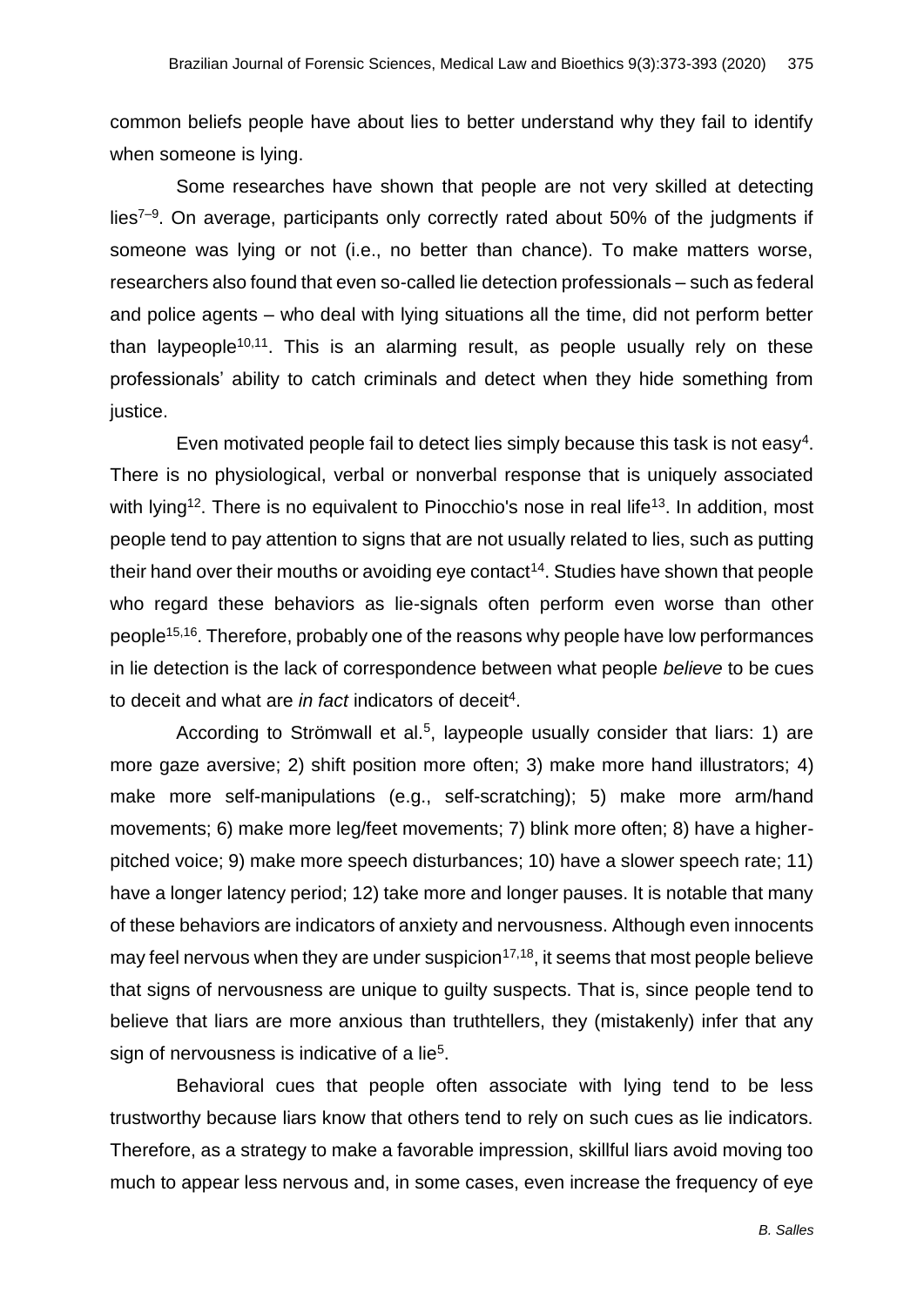contact to appear more trustworthy<sup>12</sup>. In other words, some deceivers avoid behaving in a liar-stereotype way and, for this reason, they often succeed in their lies<sup>5</sup>.

It makes sense to believe that professionals who daily need to distinguish truth from deceit are better at this kind of task than laypeople. However, studies show that forensic professionals have basically the same beliefs as laypeople about behaviors that (supposedly) betray a lie. For example, in Sweden, Strömwall and Granhag examined beliefs about nonverbal cues to deception of police officers, prosecutors, and judges<sup>19</sup>. They found that, like laypeople, these professionals were convinced that liars avoid more eye contact and make more body movements than truthtellers. In Spain, Masip, Garrido & Herrero compared beliefs about lying to police officers and students<sup>20</sup>. In general, both groups expressed the same beliefs about lying behaviors. However, the most striking finding was the more pronounced confidence of the police officers on their beliefs than laypeople (e.g., police officers had a stronger belief that increased leg movements frequency are infallible indicators of lying).

Therefore, in addition to forensic professionals have similar beliefs about lying to laypeople, they are also more confident in their mistaken convictions. This is a serious fact, since many forensic professionals believe that because of their training, they can determine whether a suspect is being truthful or lying just by his/her demeanor during the interrogation<sup>21</sup>. It is even worse if one takes into account that some investigators, who are specially trained to take confessions, usually do not start an interrogation until they have already made an initial judgment about the suspect's guilt<sup>22</sup>. Consequently, this may result in innocent confessions, who admit crimes they did not commit just to get away from the high stress of a coercive interrogation<sup>23</sup>. This shows how training lie detection techniques that have no empirical support can be disastrous. For this reason, the effectiveness' evidence of the most used lie detection tools will be presented below. Initially discussing the verbal assessment tools and, afterward, the nonverbal assessment techniques.

#### **4. Verbal lie detection tools**

**Scientific Content Analysis** (SCAN) is one of the lie detection tools most used by criminal investigators from several countries (e.g., Australia, Canada, USA, UK, Belgium, Israel, Mexico, Singapore, South Africa, and the Netherlands, as it is mentioned in SCAN official website http://www.lsiscan.com). The assumption behind SCAN is that the content and quality of statements derived from the memory of an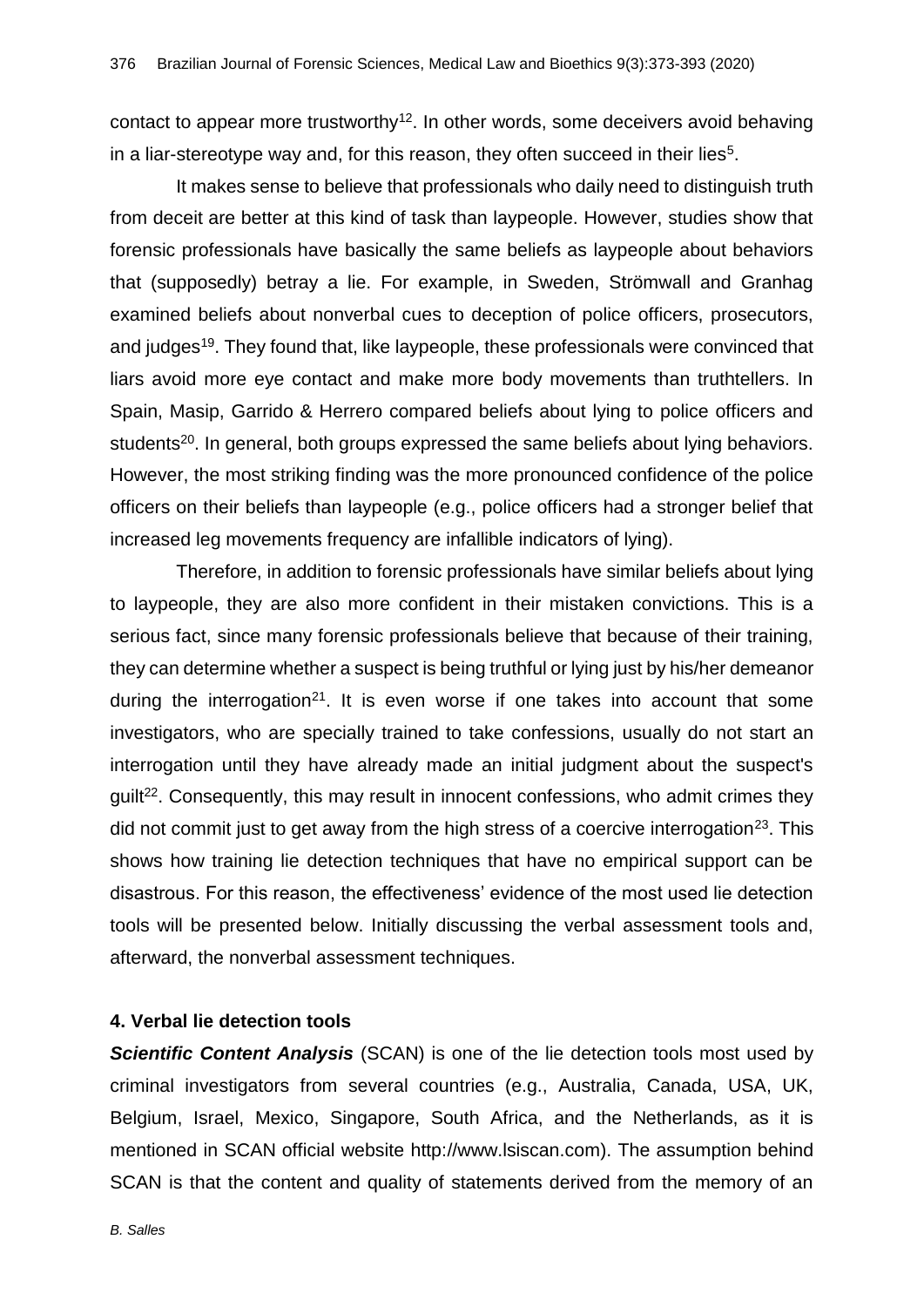actual (i.e., true) experience differ from those based on inventions or fantasy (i.e., false) $24$ . In other words, some SCAN criteria are more likely to occur in truthful than deceptive speeches, while other criteria are more likely to occur in false than true statements. Although SCAN tries to predict differences between people telling the truth and lies, no theoretical reason has been presented so far as to why such differences would occur through these criteria – which raises doubts about the credibility of the tool<sup>4</sup>. Written statements are used for SCAN analysis, and can be applied by both suspects and witnesses, whether children or adults. The SCAN trained investigator judges the honesty of the suspect or witness by checking whether the testimonial contains elements that match the tool's predictions<sup>4</sup>.

According to the list of SCAN criteria, true statements tend to have: 1) more direct denials (e.g., "I did not ..."); 2) more emotional reports (e.g., "I felt sad when ..."); 3) more agreement between objective and subjective time (i.e., using more lines to describe longer situations and using fewer lines to report shorter situations); 4) more use of first person singular, past tense, (because it is describing facts lived in the past); and 5) more possessive pronouns (i.e., my, his, ours). While false statements often have: 1) more corrections (such as crossing out what has been written); 2) more vague reports or lack of memory (e.g., "I think ..."); 3) more deviations of the chronological order; 4) more absence of information and temporal jumps without apparent reason; 5) more vocabulary changes (e.g., frequent word changes to refer to the same thing, such as car, automobile, vehicle, etc.); and 6) more omission of people's names (e.g., treating people as "him", "her", instead of the name itself).

Despite the (apparently) convincing SCAN criteria, the accuracy of this technique in detecting false statements was poorly tested. Previous reviews usually mention only five published studies, most with little encouraging results<sup>25,26</sup>. The research with the highest accuracy score, and frequently mentioned by SCAN users, was the field study developed by Driscoll that analyzed 30 statements written by suspects (of real crimes) and correctly allocated 73% of the truthful and 95% of the deceptive statements<sup>27</sup>. However, the author of the paper himself acknowledged that the ground truth is uncertain (i.e., it is unknown whether the suspect was actually telling the truth or lying). This fact makes this finding, at least, highly questionable.

A second field study was conducted by Smith<sup>24</sup>. Although his results appear promising (SCAN users correctly classified at least 80% of true testimonials and 75% of liars), it was found that SCAN users did not perform better than a group of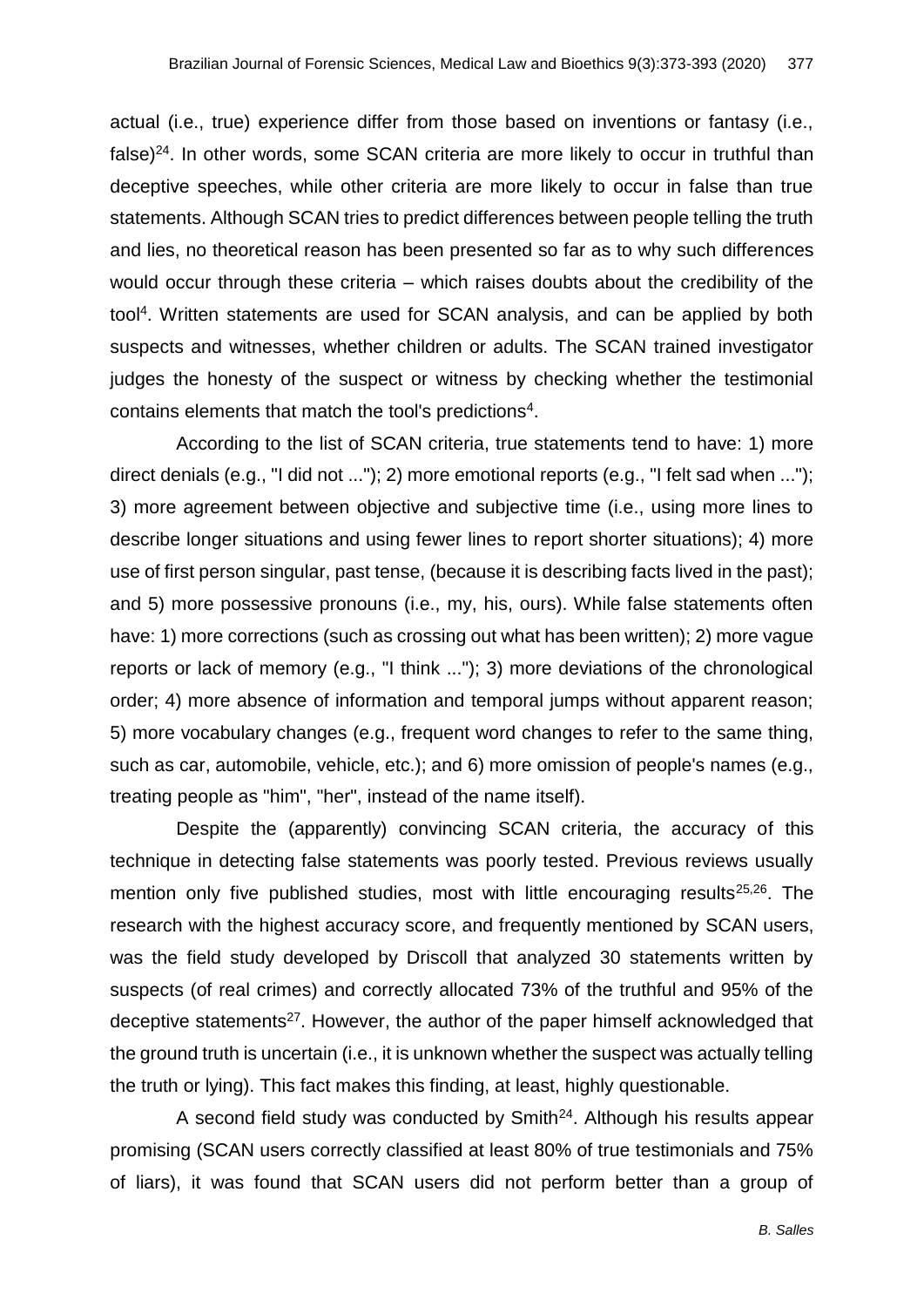experienced detectives untrained in the technique – so the study, therefore, suggested no benefit in using SCAN. In addition, this study carries the same flaw of the aforementioned study, the lack of a ground truth to determine which statements were false and truthful. In a third study<sup>28</sup>, some verbal criteria were used to verify languagebased lie indicators, including some SCAN criteria (e.g., verb tense). However, as the results for the individual criteria were not discussed, it becomes impossible to point out the contribution of the SCAN criteria to their findings. The fourth and fifth study had no problems with the ground truth because they were laboratory experiments<sup>29,30</sup>, both made to evaluate the effectiveness of SCAN. However, SCAN failed to distinguish true and false statements above the level of chance in both studies.

In addition to these five studies mentioned by previous reviews, two more recent laboratory studies also evaluated SCAN's accuracy in lie detection. One of them was conducted by Vanderhallen et al.<sup>31</sup>, that compared the accuracy of SCAN-trained police officers, police officers untrained in SCAN, and university students in classifying four testimonials as truthful or deceptive. The SCAN group had an average accuracy of 68%, police officers untrained in SCAN 72%, and students 65%. The SCAN group did not show significantly different accuracy compared to police officers untrained in SCAN, as it was found by Smith<sup>24</sup>. The other study was conducted by Bogaard et al.<sup>32</sup>. Using the criteria derived from SCAN, they analyzed impressive 234 statements (117 fabricated and 117 true) written by students about a recent negative event that happened in their lives. Again, the results indicated that SCAN was not able to correctly classify true and fabricated statements. The authors of the study concluded that, due to the lack of empirical support, application of SCAN in the current form should not be encouraged.

Another well-used verbal lie detection tool is the *Criteria-Based Content*  Analysis (CBCA). Admissible as evidence in legal proceedings in the United States<sup>33</sup> and in several Western European countries including Germany, the Netherlands, Spain and Sweden<sup>4</sup>, CBCA is probably one of the most widely used veracity assessment technique in the world $34$ . This technique arose from the need to assess the credibility of testimony made by children in sexual crimes trials, since it is often difficult to determine whether or not a child was sexually abused when there is no medical or physical evidence<sup>25</sup>. Users and authors (e.g.,<sup>35</sup>), however, argue that this technique can also be used in other criminal contexts, including between adults and adolescents.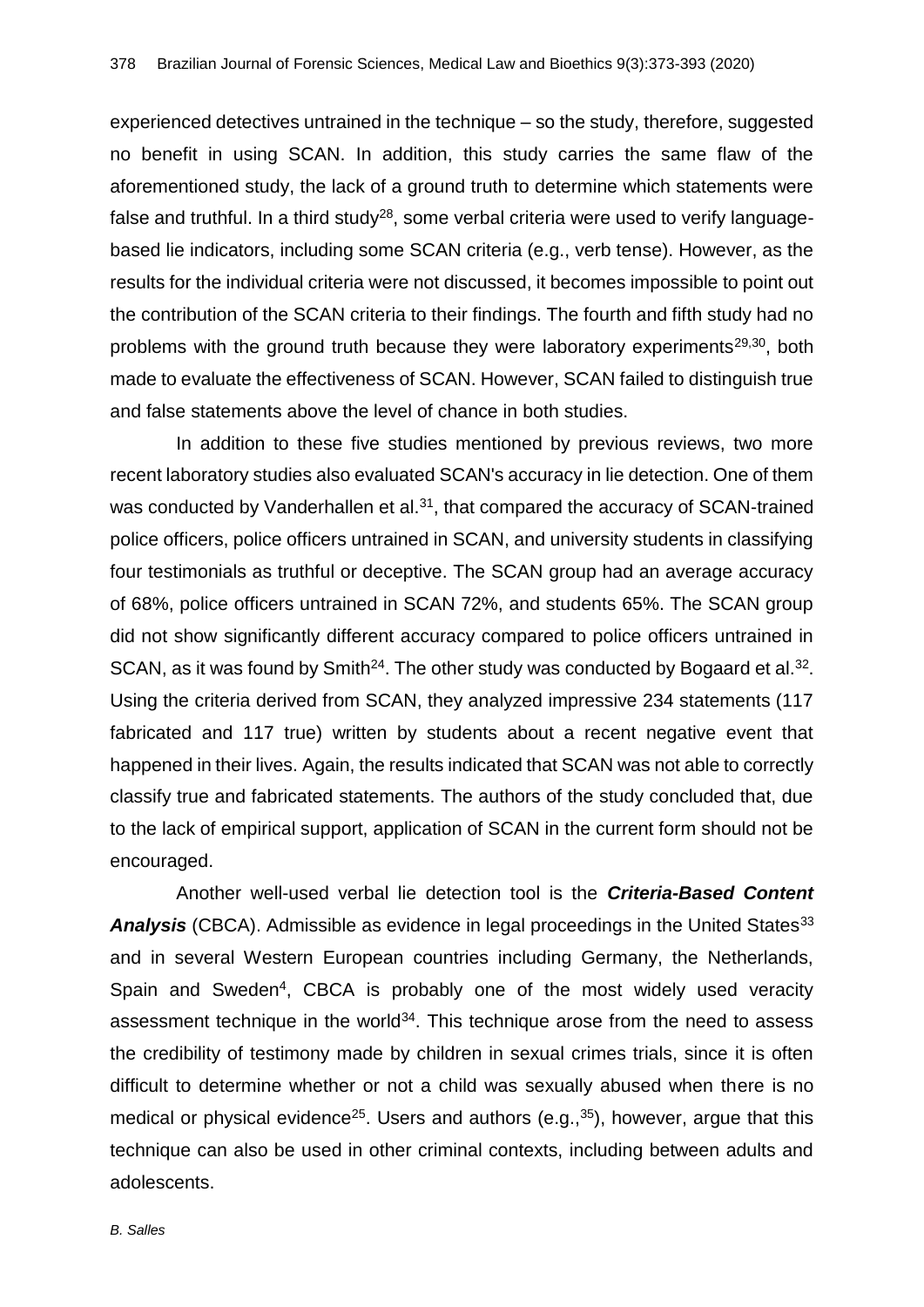CBCA is based on the Undeutsch hypothesis $36$ , which argues that statements based on experience (i.e., actually lived) show more quality than fabricated statements (e.g., they contain more details and links to external events) as they can be simply remembered rather than actively created<sup>26</sup>. Steller and Köhnken compiled a list of 19 content criteria to assess the quality of a statement, in which the presence of criteria enhances the probability that a statement is experience-based<sup>37</sup>. Therefore, CBCA is not exactly a lie detection tool, but an assessment of testimonials' veracity, a truth detection tool.

According to CBCA<sup>25</sup>, a statement is experience-based (i.e., truth) when it has: 1) logical structure (i.e., when contains no logical inconsistencies or controversies); 2) unstructured production, that is, if the information is presented in a non-chronological order; 3) richer details about places, people, objects, and events; 4) contextual embedding (i.e., events being placed in time and location, and actions being connected with other daily activities and/or customs); 5) descriptions of interactions (i.e., information that interlinks at least the alleged perpetrator and witness); 6) reproduction of conversations in original form; 7) unexpected complications during the incident (e.g., mentioning that it took time to find the house keys); 8) unusual details, like a tattoo or scar of an aggressor; 9) superfluous details, that are not essential for the prosecution; 10) accurately reported details misunderstood (e.g., a child who describes adult sexual behavior, but attributes it to sneezing or pain); 11) related external associations, like reported events that are not actually part of the alleged offence but are merely related to the offence; 12) accounts of one's own subjective mental state; 13) attribution of perpetrator's mental state; 14) spontaneous corrections or information added to a previously provided statement; 15) admitting lack of memory; 16) raising doubts about one's own testimony (i.e., interviewee indicating that part of his or her description sounds odd, implausible, unlikely, etc.); 17) self-deprecation; 18) pardoning the perpetrator (i.e., failing to blame the perpetrator or excusing his or her behavior); and 19) details characteristic of the offense (i.e., description of elements of the crime that are known by professionals to be typical for the type of crime under investigation but are counter-intuitive for the general public).

According to a qualitative review conducted by Vrij<sup>38</sup>, the first field study already presented to verify the effectiveness of CBCA was developed by Esplin et al.<sup>39</sup>. Forty testimonials of allegedly sexually abused children aged 3 to 17 years were analyzed. The results were favorable for CBCA, since confirmed statements had a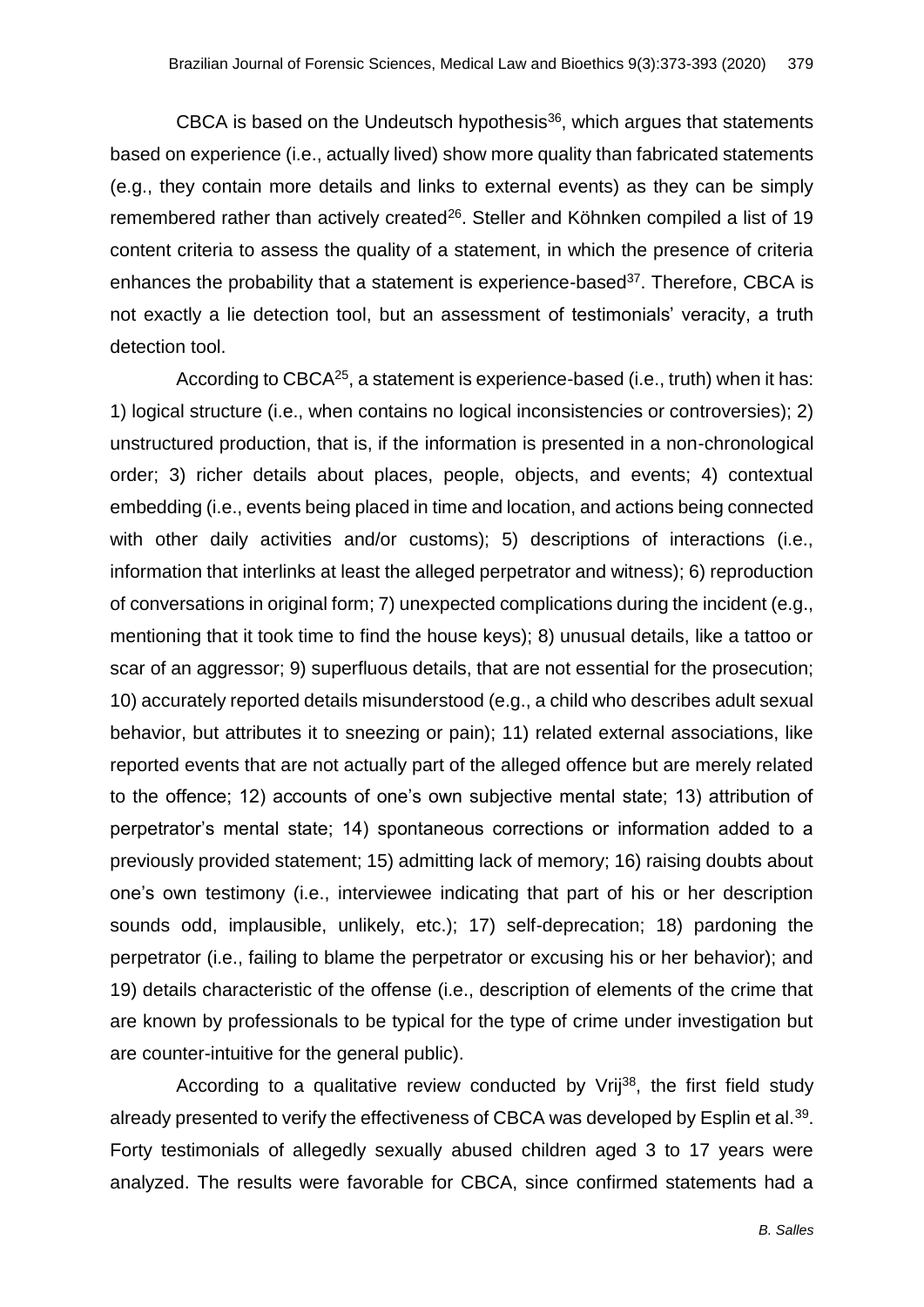significantly higher CBCA scores than "doubtful" testimonies. However, the lack of another evaluator to check the interrater reliability and the weak ground truth in some cases (e.g., confession of the accused) made the Esplin et al.'s study heavily criticized. Similar methodological problems have arisen in other field studies<sup>40-42</sup>.

Another field study had the ground truth been established in a more satisfactory manner<sup>43</sup>. Trained CBCA coders examined 14 criteria in the transcribed interviews of 60 true and 49 false cases. It was found that true cases included significantly ( $p < .01$ ) more CBCA criteria ( $M = 7.63$ ,  $SD = 1.18$ ) than false cases ( $M =$ 4.08, *SD* = 1.48). Other field studies that established the ground truth had similarly positive results<sup>44,45</sup>. According to Vrij<sup>4</sup>, in 19 laboratory studies, CBCA accuracy rates averaged 71% of correct classification, both for lie and for truth. It is worth mentioning a more recently published laboratory study conducted by Manzanero et al.<sup>46</sup>, which examined the effectiveness of CBCA in discriminating false and true statements in people with intellectual disability. The CBCA technique did discriminate at a better level than intuitive judgements made by students, especially due to the "quantity of details" criterion. This study shows favorable results for CBCA application even in people with cognitive disabilities – although Dukala et al.<sup>47</sup> suggests that CBCA is flawed when enhanced cognitive interview is used in elderly witnesses.

*Reality Monitoring* (RM) was developed on the hypothesis of Johnson and Raye<sup>48</sup>, that memories based on real experiences (external sources) differ in quality of memories based on imagination (internal sources). Although not originally developed as a lie detection tool, but a method for assessing cognitive processes used to differentiate perceived and imagined events<sup>49</sup>, RM has received attention of scientists worldwide, because of its potential in discriminating deceptive and truthful statements4,50. In contrast to CBCA, the RM contains both experienced-based (truth) criteria and imagination-based (deception) criteria. However, the basic idea is similar to CBCA. As real experiences are obtained through perceptual processes, truthful memories should contain more sensory, contextual, and affective information than imagination-based memories. While imagination-based memories should contain more indicators of cognitive processes, as thoughts and reasoning<sup>25,26</sup>.

According to RM<sup>51</sup>, a statement is experience-based (truth) when it has: 1) clarity (i.e., when it is clear and vivid, instead of dim and vague); 2) sensory/perceptual information, such as sounds, smells, tastes, visual details, and physical sensations; 3) spatial information about locations or arrangement of people and/or objects; 4)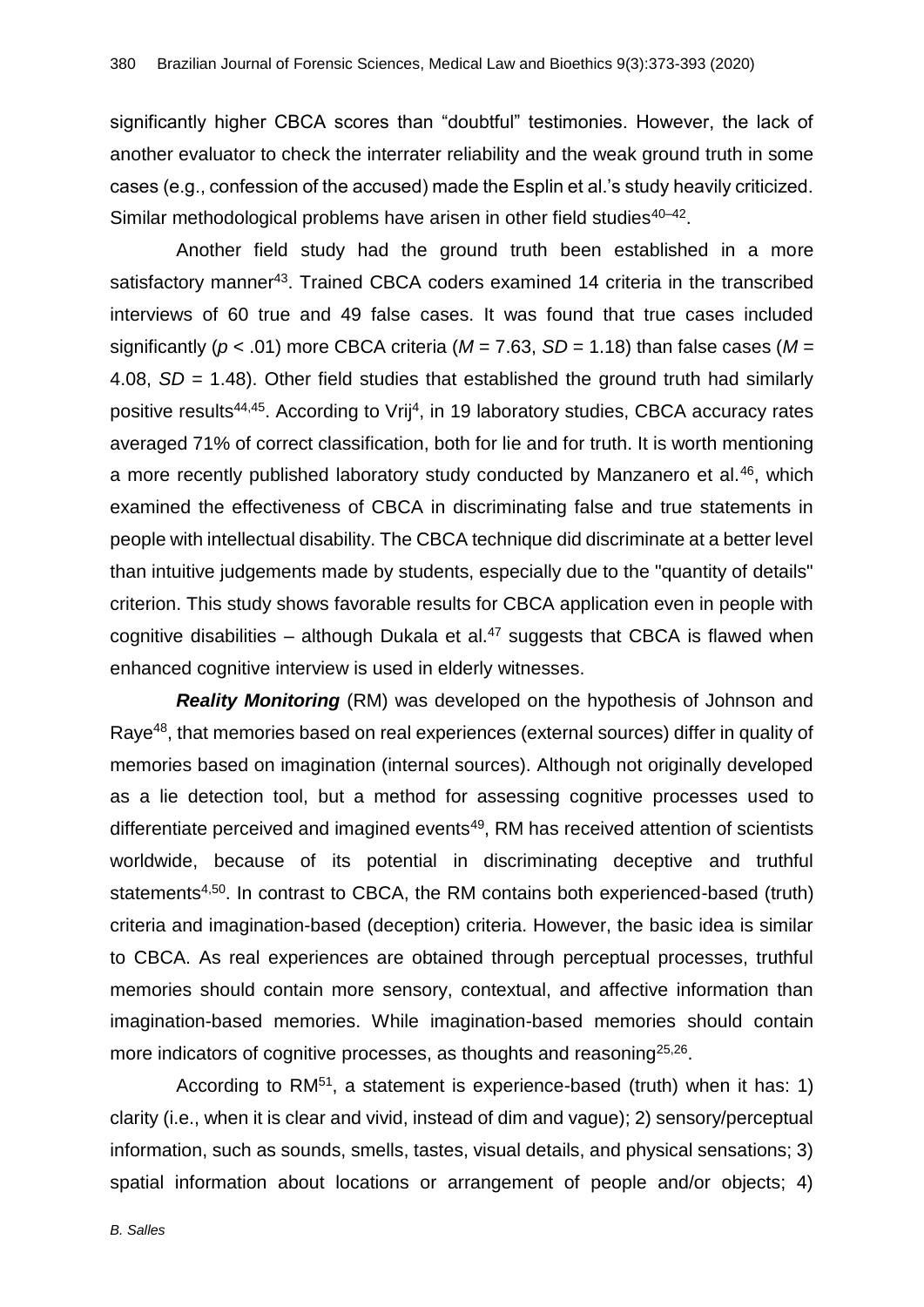temporal information about when an event happened or explicit descriptions of sequence of events; 5) affective information (i.e., how the teller felt during the event); 6) reconstructability of the story (e.g., is it possible to reconstruct the story based on the information given?); and 7) realism, that is, when the story is plausible, realistic and make sense. RM predicts only one criterion for statements imagination-based (i.e., deception), which is the presence of cognitive operations: that is, descriptions of inferences made by the teller at the time of the event (e.g., "It appeared to me that they didn't know what they were doing").

According to Vrij's review<sup>4</sup>, in 10 laboratory studies that used RM to discriminate between truthtellers and liars, the tool achieved an average accuracy of 72% for truth and an average accuracy of 66% for deception. In most of those studies (*N* = 8), researchers also carried out CBCA analyses, thus allowing a direct comparison between both tools. Despite a slightly higher average total accuracy for RM (68%) compared to CBCA (64%), the findings were inconclusive. In three studies, CBCA assessment resulted in superior total accuracy rates, but in the other five studies, RM achieved the best accuracy total rate<sup>25</sup>.

Since Vrij's review (4), at least five more recent studies about RM effectiveness have been published. Nahari et al.<sup>52</sup> found that by counting the frequency of occurrence of three RM criteria it was possible to achieve a 79% average accuracy at distinguishing truthful and deceptive statements through the amount of verifiable details included (truthtellers included more verifiable details than liars). Following two RM criteria, Nahari<sup>53</sup> found that, despite a decrease in the amount of details after a delay of two weeks between the event and the statement, truthtellers still provided more detail in their statements than liars. Elntib and Wagstaff<sup>54</sup> found that truthtellers had significantly ( $p < .01$ ) higher means of RM scores ( $M = 27.99$ ,  $SD = 18.48$ ) than liars ( $M = 16.39$ ,  $SD = 12.94$ ), and that the presence of others did not affect the RM ability to distinguish between truthful and deceptive statements. Mac Giolla et al. (2019) showed that RM can be used to distinguish true and false statements not only from past facts, but also about future intentions. In addition, Nahari et al.<sup>30</sup> compared the effectiveness of SCAN and RM in lie detection and found that RM discriminated significantly between truthtellers and liars, but SCAN did not.

Comparing the empirical support for these three verbal lie detection tools, it has been shown that SCAN performs worse than CBCA and RM. Firstly, because CBCA and RM have underlying theoretical reason, SCAN does not. Second, because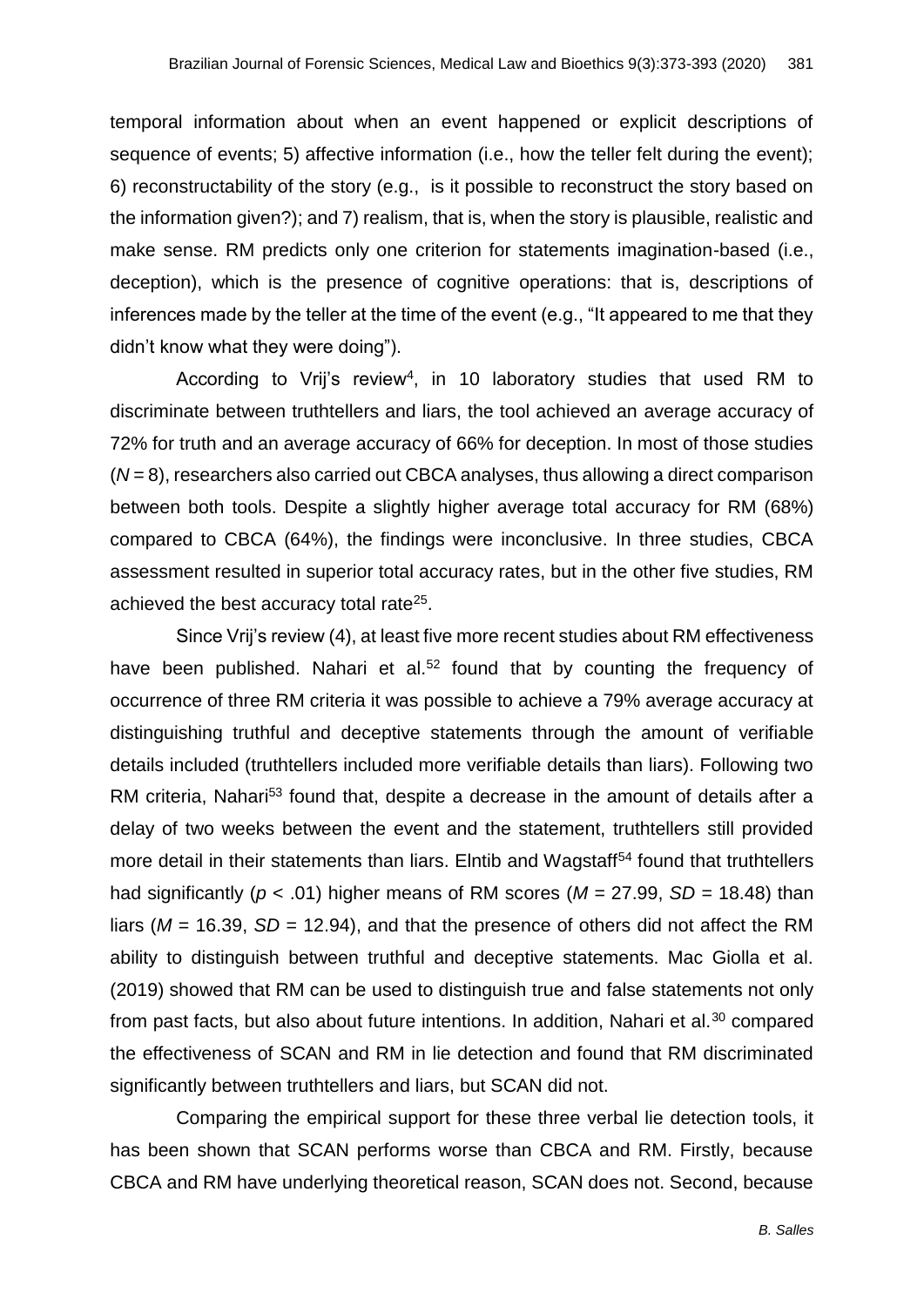SCAN has less studies testing its effectiveness than CBCA and RM. Third, because studies show higher rates of accuracy in discriminating truth and lie in CBCA and RM than SCAN (some studies even show that people trained in SCAN do not perform better than untrained people). In addition, SCAN and CBCA make opposing predictions about some shared criteria, as spontaneous corrections and admitting lack of memory. However, researches regarding theses individual criteria give support only to the CBCA predictions<sup>4</sup>. Therefore, the lack of evidence that the tool is actually effective means that SCAN cannot be recommended as a lie detection method until further studies prove its effectiveness.

Research that directly compared CBCA and RM performance showed that both tools discriminated truth and lies in very similar ways<sup>55</sup>. In addition, a recent metaanalysis study concluded that there is no significant difference in CBCA and RM effectiveness and that both tools are equally applicable<sup>26</sup>. However, there are some distinctions regarding the constraints of both tools. For instance, it is suggested that RM cannot be used with young children<sup>25</sup>, whereas CBCA was originally developed to be applied in cases of child abuse. In addition, it may be difficult to use RM to assess statements about events that happened a long time ago, since cognitive operations may occur to facilitate remembering of the past event (Roediger, 1996). However, there are some advantages of RM over CBCA. It has been shown that RM has a higher interrater reliability than  $CBCA^{26}$ , and RM application is less time-consuming than CBCA<sup>25</sup>. Despite the limitations of each of the tools, CBCA and RM are very similar in terms of accuracy and, for that reason, both can be recommended for lie detection applications.

# **5. Nonverbal lie detection tools**

One of the most well-known methods of nonverbal lie detection is the *Behavior*  **Analysis Interview** (BAI), developed by John E. Reid and Associate<sup>56</sup>. It is believed that the BAI technique is one of the most commonly taught interrogation methods in the USA $57$ . It consists of a list of 15 questions to which liars and truthtellers are supposed to give different verbal and nonverbal responses<sup>58</sup>. Regarding the nonverbal responses, BAI assumes that liars feel less comfortable than truthtellers in the police interview situation and for that reason, liars would show more nonverbal cues of anxiety and nervousness than truthtellers<sup>59</sup>. According to BA $1^{56,60}$ , liars are more likely to: 1) cross their legs; 2) shifting in chair; 3) perform grooming behaviors; 4) answer quickly;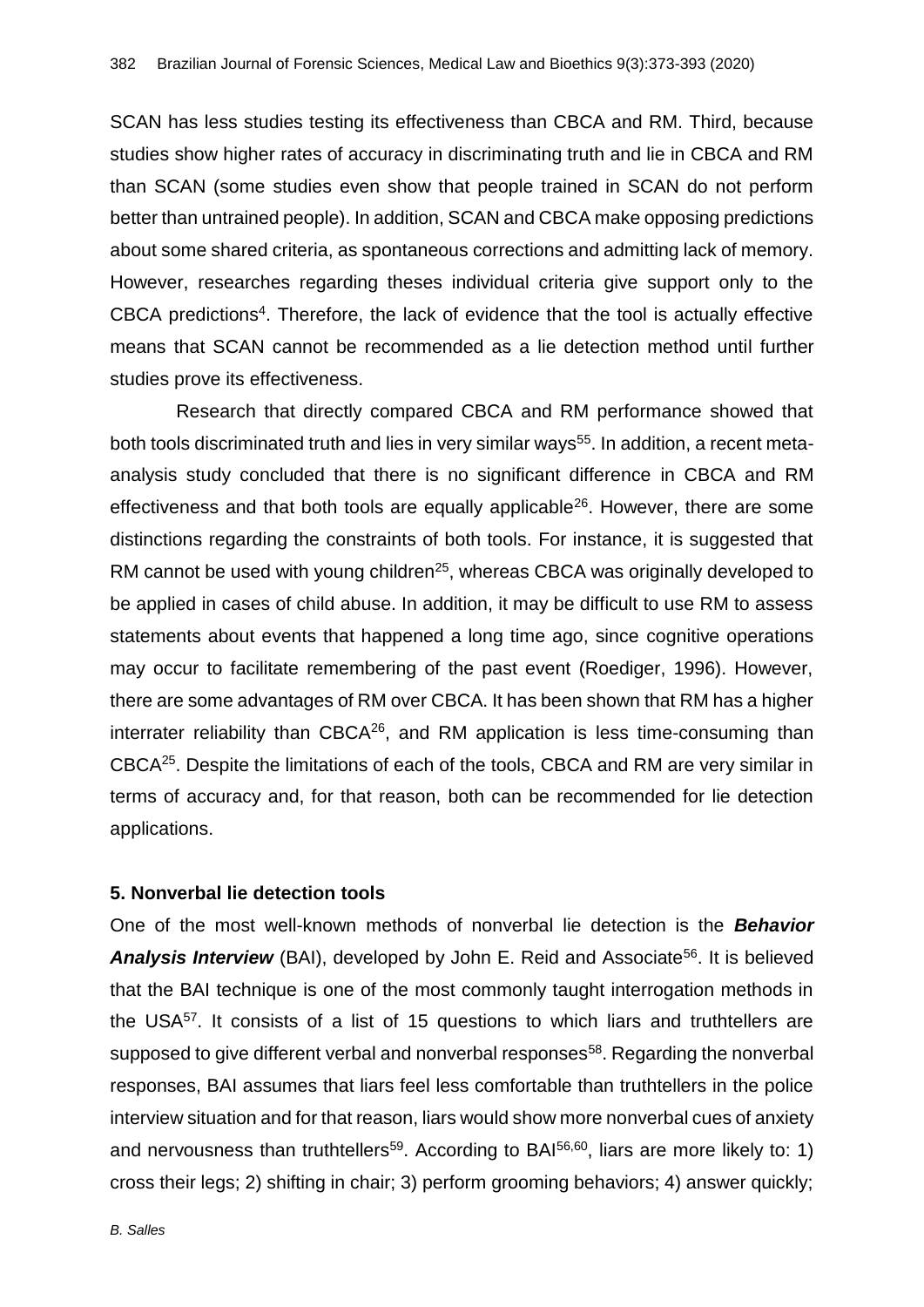and 5) show more anxiety-induced behaviors. While truthtellers are more likely to: 1) lean forward; 2) establish eye contact; 3) use illustrator gestures; and 4) sound more sincere.

Few studies have examined the effectiveness of BAI in discriminating truth and deception. Users of the technique often refer to a field study as support for BAI<sup>61</sup>. A total of 60 videotapes of suspected thefts were analyzed. Using the BAI criteria, 78% of the true statements and 66% of the false statements were correctly classified, with an average accuracy of 72%. Although these accuracy rates appear quite significant, the study has important limitations. As indicated by Vrij et al.<sup>58</sup> and recognized by Horvath et al.<sup>61</sup>, there was a lack of ground truth because the researchers did not really know which suspects were lying and which were telling the truth. But other BAI studies have established the ground truth, all of them laboratory studies.

Kassin and Fong<sup>15</sup> compared the performance of BAI trained observers and untrained observers to distinguish true and false statements. The group of trained observers looked for cues of discomfort considered by BAI as evidence of a lie<sup>56</sup>, while the untrained group relied only on their own intuition to make the judgment. It was found that observers trained in BAI were less accurate at detecting lies (46% accuracy) than those who had not received training (56% accuracy).

Other laboratory studies have yielded very similar results, as in Mann et al.<sup>16</sup>, in which police officers who followed BAI's behavioral criteria had lower performances in detecting which suspects were liars and which ones were truthtellers. In other words, the more police officers relied on BAI criteria, the worse they were at distinguishing between truth and deception – this finding is consistent with another laboratory study, which found results directly opposite to BAI predictions (60). This is worrying for innocent suspects who are subjected to BAI protocols. Investigators may base their impressions about the suspects' guilt as a result of a BAI interview, and this misattribution may lead to more coercive interrogations that may result in false confessions<sup>4</sup>. Therefore, the use of BAI should be discouraged, especially in forensic contexts.

Paul Ekman is probably the most well-known proponent of nonverbal detection of lie. *Ekman's Deception Theory* (EDT) was first described in 1969, in which Ekman and Friesen<sup>62</sup> distinguished between deception cues (signs that something is being hidden) and nonverbal leakage (signs that reveal the hidden information). According to EDT<sup>12</sup>, deception cues and nonverbal leakage can be produced by some nonverbal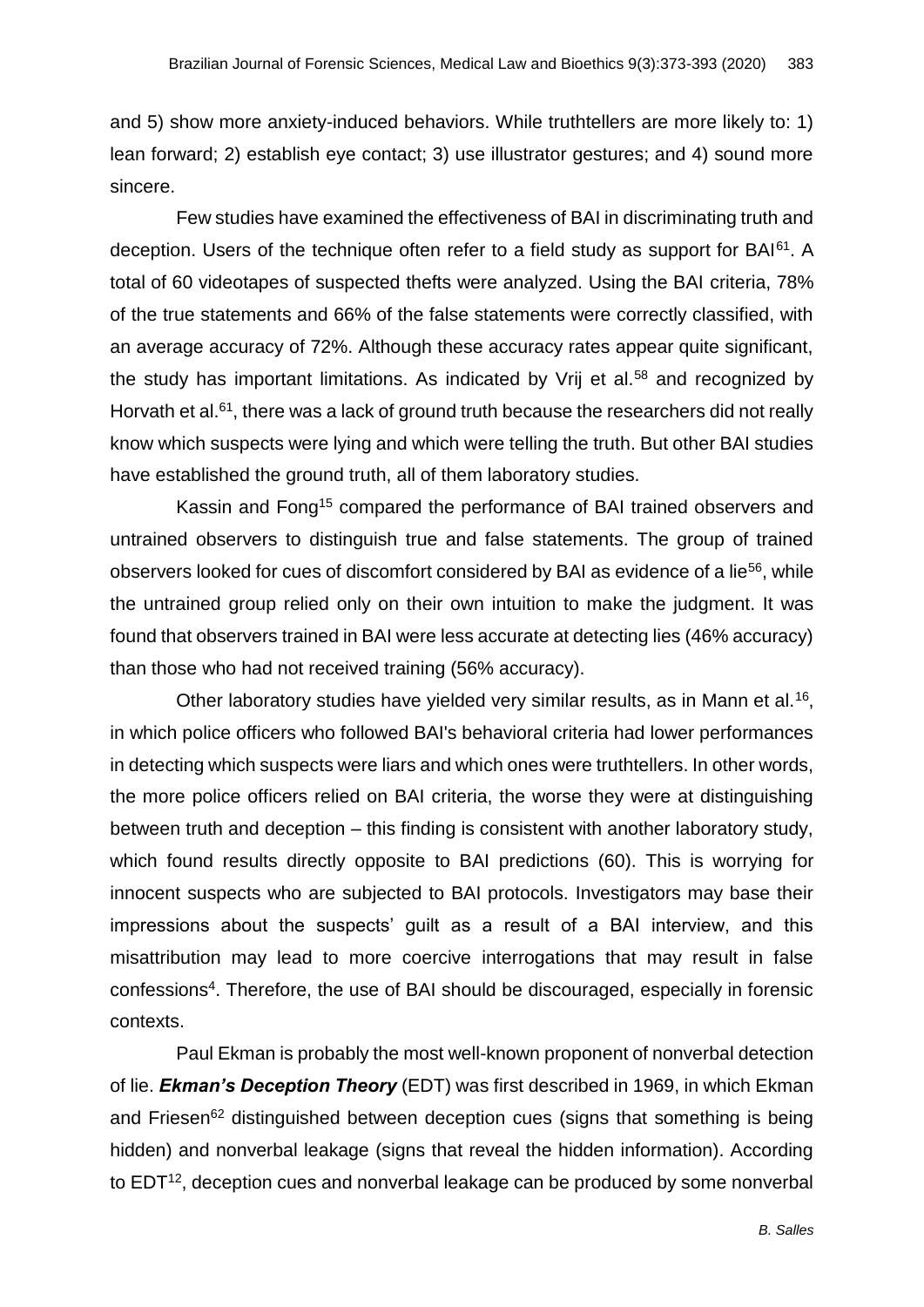behaviors that can be classified into four distinct categories: (a) facial expressions of emotions; (b) emblems, that is, symbolic gestures with precise meanings (e.g., head nods, "ok" hand-signal, etc.); (c) illustrators (i.e., hand gestures directly tied to speech); and (d) manipulators or self-touch movements. EDT predicts that manipulators and illustrators can only provide deception cues, since their meanings are not so precise. While emblems and facial expressions of emotions can produce nonverbal leakages, since these behaviors convey clearly defined messages<sup>12</sup>.

Illustrators (hand) gestures are thought to increase with involvement with the speech process, while decrease when the person is carefully considering each word as it is spoken $63$ . EDT predicts that liars would reduce illustrators due to the higher cognitive load of lying<sup>12</sup>. In an earlier study of less than half the sample<sup>64</sup>, illustrators decreased in the deceptive as compared to the honest interviews. However, in a subsequent study<sup>65</sup> with the total sample, there was no significant difference in the number of illustrators between deceptive and truthful conditions (despite a trend of decreasing in illustrators in the deceptive condition). DePaulo et al. $66$  quantitative metaanalysis supports this trend as it was found a significant, but small effect for illustrators to decrease in deception  $(d = -.14)$ , whereas a somewhat more substantial effect in hand/finger movements to decrease in deception  $(d = -.36)$ . EDT asserts that manipulators are unreliable signals of deceit because liars, knowing that people think that restlessness is a deception cue, should try to control their fidget behaviors<sup>12</sup>. DePaulo et al.<sup>66</sup> support that hypothesis since the effect for manipulators as deceptive cue was almost null  $(d = -0.01)$ . As predicted by Ekman  $(12)$ , this finding suggests that manipulators are not very good indicators of deception.

Although recognizing that emblems are almost always made deliberately, Ekman<sup>12</sup> states that there are also emblematic slips – symbolic gestures that, unintentionally, leak information that the person is trying to hide. Thus, a head shaking, for instance, could contradict a spoken statement because of its "no" message $67$ . Another emblematic slip, mentioned by  $E$ kman<sup>12</sup>, which could contradicts a statement and potentially betray a lie is the shrug – gesture in which the shoulders are raised and/or the chin is lifted, which transmits the message of uncertainty (e.g., "I don't know"). There was a tendency for an increase in shrugs (*p* < .10) in deceptive condition<sup>64</sup>, however, this result was shown in a study considering only less than half of the sample. In deceptive conditions, a meta-analysis showed a medium effect for raised chin increasing  $(d = .25)$ , which can be interpreted as face shrugs<sup>66</sup>.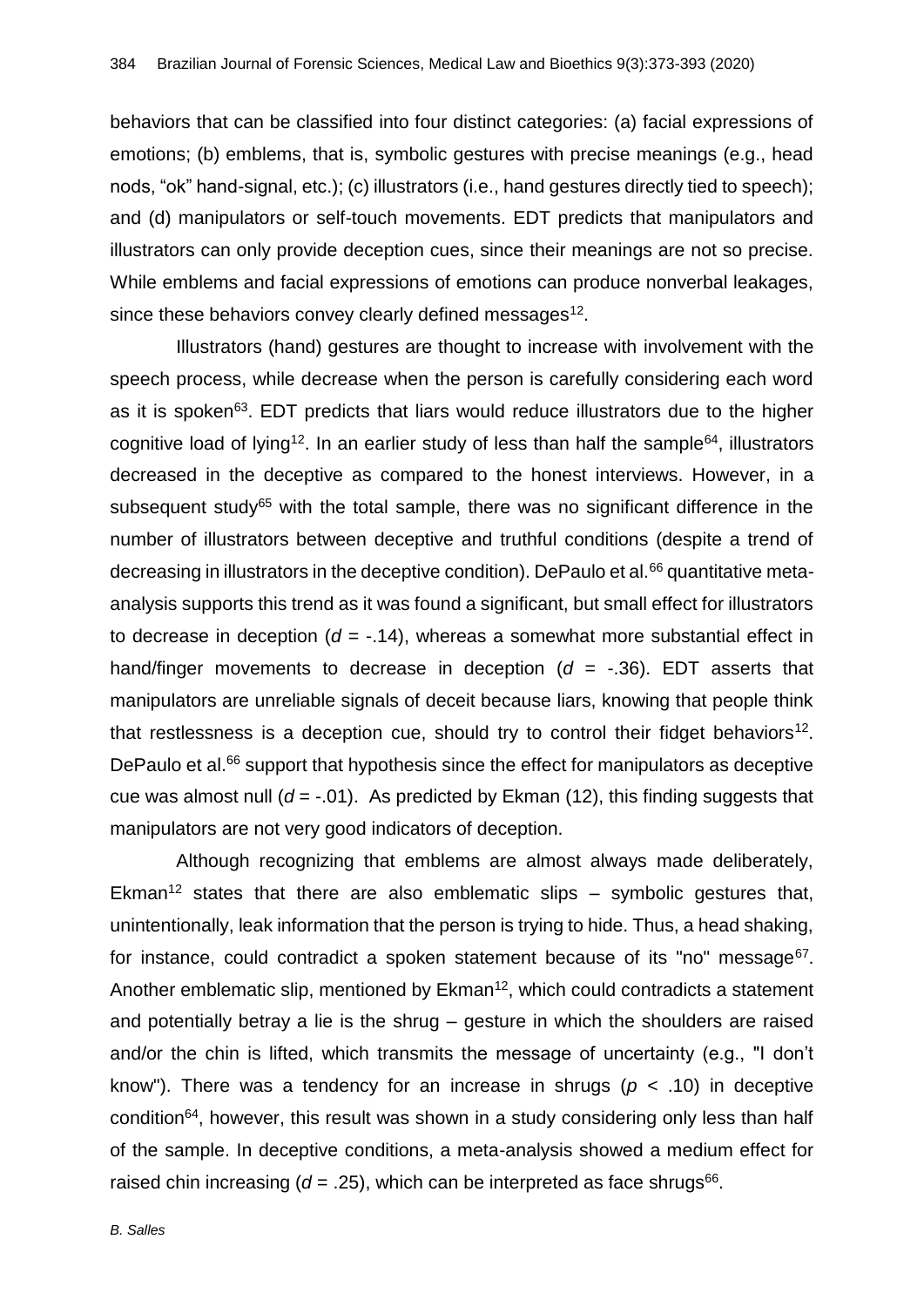Despite these predictions about body cues and lies, most of the EDT focuses on hidden information that is leaked by facial expressions<sup>12</sup>. For instance, EDT show evidences for several predictions about false (deceptive) smiles: 1) false smiles shows more asymmetry than true (enjoyment) smiles<sup>68</sup>; 2) false smiles are too long or abrupt in their onset/offset69,70; 3) false smiles have no activity of the *orbicularis oculi, pars lateralis* muscles<sup>70–72</sup>; 4) false smiles could also include traces of negative emotions simultaneously<sup>72</sup>; and 5) false smiles are more frequently shown in deceptive conditions than genuine smiles<sup>70,72</sup>.

EDT also claims that deceptively hidden emotions can leak through microexpressions, fleeting facial expressions that reveal the emotion felt despite the person's attempt to hide it<sup>12</sup>. Laboratory studies have shown a positive correlation between the ability to detect lies and the ability to recognize facial micro-expressions of emotions<sup>73,74</sup>. Despite increasing popularity in the media<sup>75</sup>, empirical evidence is divided on whether microexpressions can distinguish liars from truthtellers<sup>76</sup>. Porter & ten Brinke found that microexpressions were too rare (exhibited by only 21,92% of participants) and were not just shown by liars<sup>77</sup>. Similar results were found in other studies<sup>78,79</sup>. These discouraging findings led Vrij and Granhag to concluded that there is little supporting evidence for the assumption that microexpressions are useful lie detection cues<sup>80</sup>.

However, more recent studies provided new evidences about the possibility that micro-expressions may be indicators of deception. Analyzing micro-expressions that occurred in several distinct durations (i.e.,  $0.04-0.20$ ,  $\leq 0.30$ ,  $\leq 0.40$ , and  $\leq 0.50$ s), during both deceptive and truthful conditions, Matsumoto and Hwang found that micro-expressions of negative emotions occurring  $\leq$  0.40 and  $\leq$  0.50 s differentiated truthtellers and liars (81). Matsumoto and Hwang concluded that the weak findings of past studies can be explained by the lack of detailed assessment of (micro)expressions at different durations, as they did in their study $81$ . Furthermore, Su and Levine provide evidence that, through a machine learning analyzing a combination of micro and macroexpressions (normal duration expressions), they achieved a 76.92% accuracy in distinguishing liars and truthtellers<sup>82</sup>. However, there was a lack of ground truth in Su and Levine's study, and their machine learning approach showed that macroexpressions have much more predictive value than micro-expressions<sup>82</sup>.

These new findings give some support that micro-expressions, and even macro-expressions, are able to distinguish lies and truths. However, more research is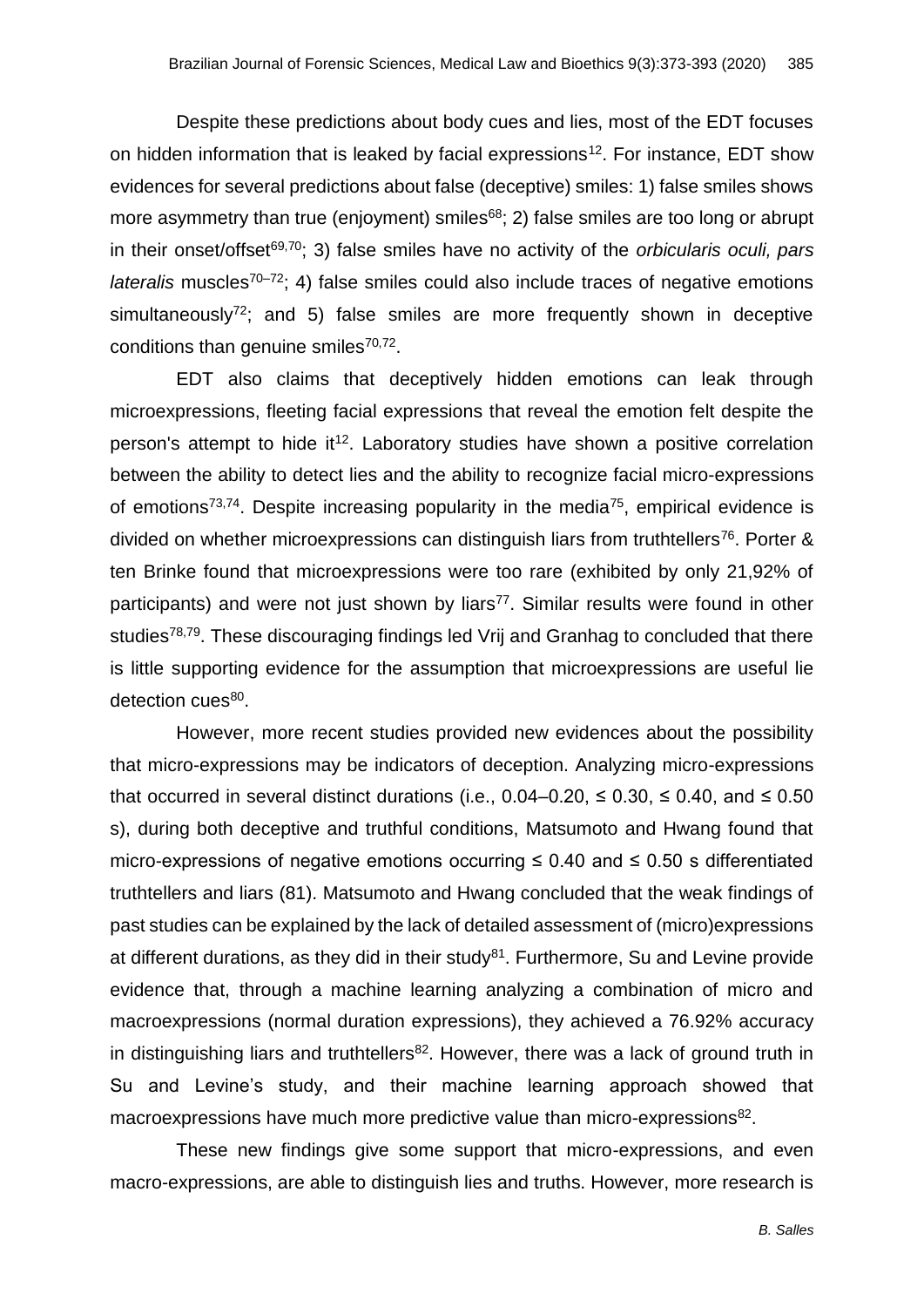needed to investigate whether these findings can be replicated, especially in field studies. Findings regarding false smiles and deception seem to be more consistent, but evidence of emblematic slips as cues to deception are still scarce and inconclusive. EDT prediction that illustrators decrease during deception is supported by an independent meta-analysis study $66$ . However, despite significant, the effect between illustrators and lies is relatively small, although there is a greater effect between hand/finger movements and deceptive conditions.

Comparing the empirical support of both nonverbal lie detection methods, it has been shown that BAI is less effective at discriminating lies and truth than EDT. Of the few studies that have examined the effectiveness of BAI, most of them showed that BAI-trained observers were less accurate at detecting lies than those who did not receive training<sup>15,16</sup>. While those studies that showed average accuracy above the level of chance failed to establish reliable ground truth in their deceptive and truthful cases $61$ .

Despite some inconsistent findings and lack of support for some hypotheses, EDT provides more effective predictions about nonverbal cues and deception than BAI, especially those involving differences between false and truthful smiles. It is worth noting, however, that EDT is not a "tool" for detecting lies. Ekman's deception theory has not yet been systematized nor standardized as a lie detection tool, although it is used as the basis for a training program on deception<sup>83</sup>. The lack of standardization in the use of EDT predictions to detect lies can be seen as a weakness of the method. Therefore, future efforts should draw the most empirically supported predictions of EDT and create a standardized nonverbal lie detection tool. Besides that, almost all the evidence in favor of EDT comes from the same research group, this raises the question if these findings can be reproduced by independent groups. Therefore, EDT predictions need to be interpreted with some cautions as well.

#### **6. Discussion**

Since studies show that most people are not so good at detecting lies, several professionals, especially forensic ones, look for lie detection training. However, not always these professionals know how accurate those current available lie detection techniques are. For this reason, the present work presented the strengths and weaknesses of the most used verbal and nonverbal lie detection tools.

Despite being one of the most widely used lie detection tools by criminal investigators in several countries, studies have shown that SCAN does not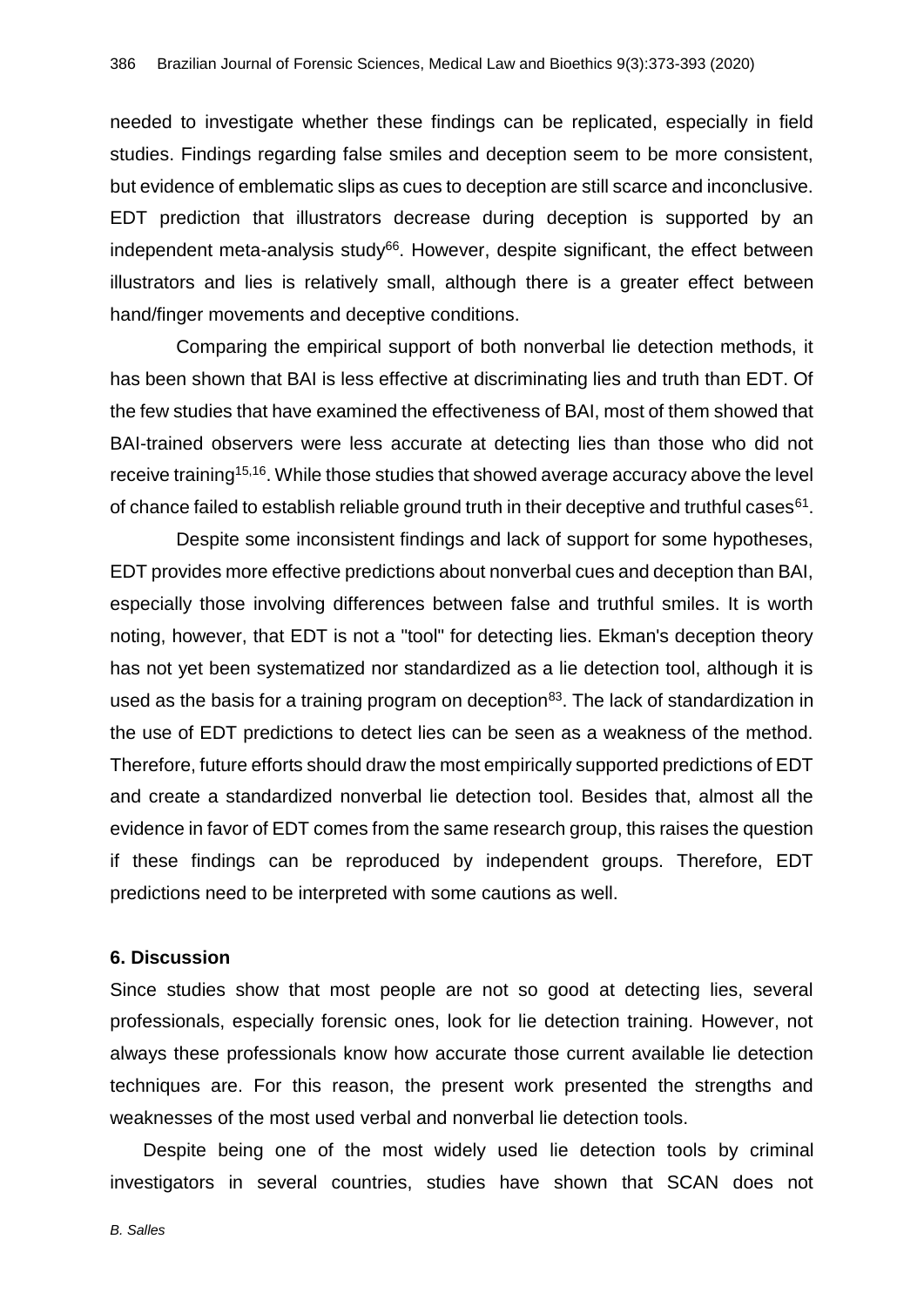discriminate false and true statements above the level of chance. While CBCA and RM showed more empirical support and similarities in terms of accuracy. Therefore, both CBCA and RM can be equally recommended for lie detection applications. However, both CBCA and RM have the disadvantage of requiring training and consuming time to master the coding and analysis of statements using these tools.

Regarding nonverbal lie detection tools, few studies have examined the effectiveness of BAI. However, most of these studies have shown that BAI-trained people are less accurate in lying detection than untrained people. Whereas EDT provides more effective predictions about nonverbal cues and deception. However, the lack of empirical support for some hypothesis and absence of standardization of its predictions are considerable weaknesses of EDT. Creating a standardized tool following EDT predictions is a task for future efforts.

Although most research has focused on nonverbal deception cues, recent studies have shown the effectiveness of verbal lie detection tools. Despite this (supposed) preference for nonverbal signals, there are currently more verbal (than nonverbal) lie detection tools. One of the possible reasons for the lack of nonverbal tools is the inadequacy of scoring systems on how to measure nonverbal cues (4). Another reason may be the difficulty of individual nonverbal cues to detect deceit. It has been shown that clusters of behaviors are better at diagnosing lies than individual cues. For instance, Vrij et al. found that based on a combination of four nonverbal behaviors (i.e., illustrators, hesitation, latency period, hand/finger movements) they achieved above than chance levels in discriminating truthtellers and liars, but none of these behaviors alone achieved similar results $84$ . Matsumoto and Hwang $85$  also found that clusters of nonverbal behaviors differentiated truthtellers from liars, accuracy rates ranging from 62.6% (*p* = .026) to 72.5% (*p* = .027).

Future works may aim to develop a tool that uses both verbal and nonverbal criteria and predictions. It has been shown that those who rely on verbal plus nonverbal cues are more accurate in detecting lies than those who rely solely on verbal cues<sup>73</sup>. Therefore, a lie detection tool with verbal and nonverbal predictions would potentially have higher levels of accuracy than those currently available. However, future research should be done to confirm (or not) this hypothesis.

#### **References**

1. Serban G. Lying: Man's second nature. Westport, Connecticut: Praeger; 2001.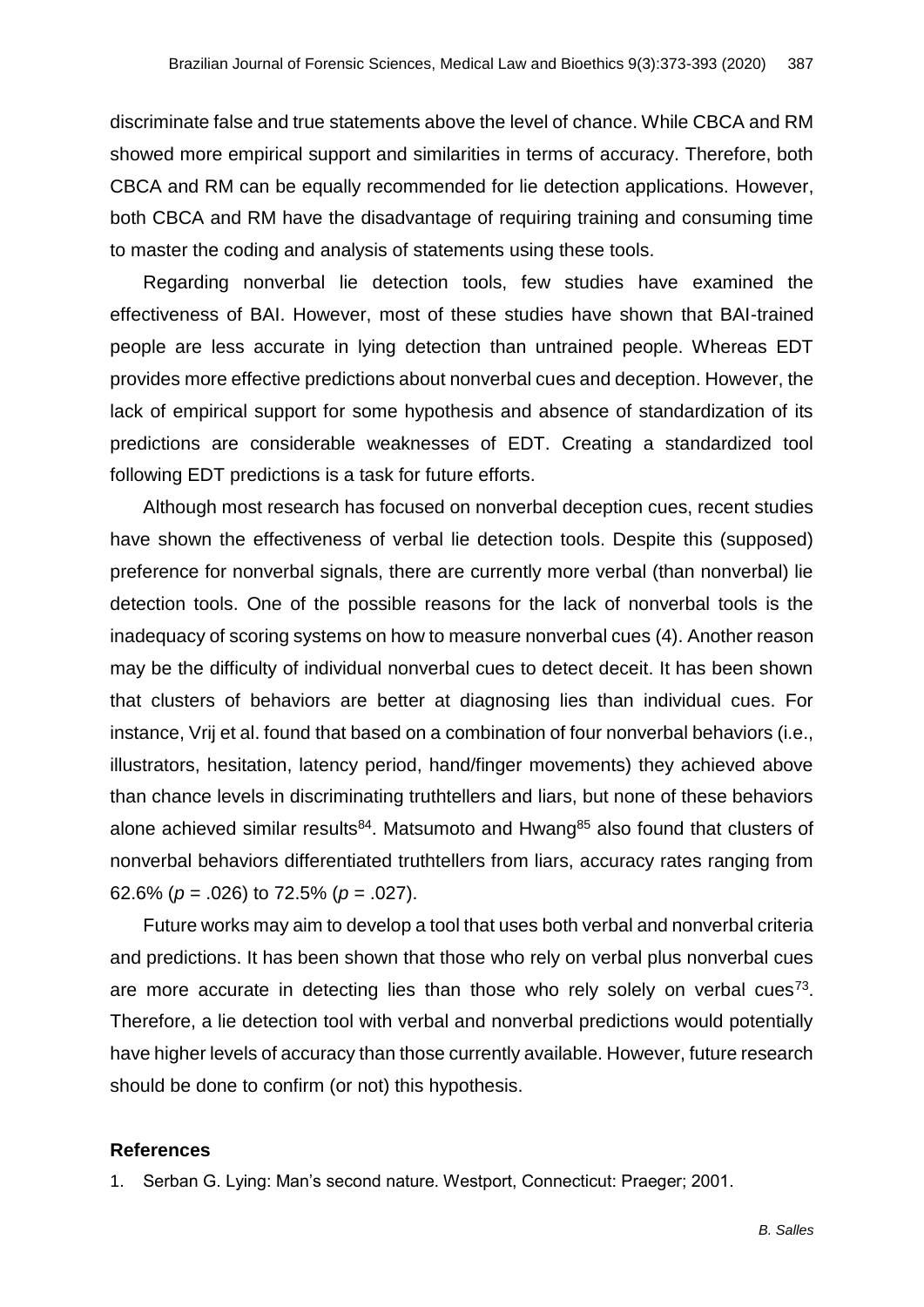- 2. Kerr P. The Penguin Book of Lies. Penguin; 1991.
- 3. Vasconcellos SJL, Rizzatti M, Barbosa TP, Schmitz BS, Coelho VCN, MacHado A. Understanding lies based on evolutionary psychology: A critical review. Trends Psychol. 2019;27(1):141–53.<https://doi.org/10.9788/TP2019.1-11>
- 4. Vrij A. Detecting lies and deceit: Pitfalls and opportunities. John Wiley & Sons; 2008.
- 5. Stromwall LA, GRANHAG PA, HARTWIG M. Practitioners' beliefs about deception. In: The detection of deception in forensic contexts. Cambridge University Press; 2004. p. 229–50.<https://doi.org/10.1017/CBO9780511490071.010>
- 6. Eichenbaum H, Bodkin A. Belief and knowledge as distinct forms of memory. In: Memory, brain, and belief. 2000. p. 176–207.
- 7. DePaulo BM, Stone JI, Lassiter GD. Telling Ingratiating Lies. Effects of Target Sex and Target Attractiveness on Verbal and Nonverbal Deceptive Success. J Pers Soc Psychol. 1985;48(5):1191–203.<https://doi.org/10.1037/0022-3514.48.5.1191>
- 8. Kraut R. Humans as Lie Detectors. J Commun. 1980; [https://doi.org/10.1111/j.1460-](https://doi.org/10.1111/j.1460-2466.1980.tb02030.x) [2466.1980.tb02030.x](https://doi.org/10.1111/j.1460-2466.1980.tb02030.x)
- 9. Zuckerman M, Koestner R, Driver R. Beliefs about cues associated with deception. J Nonverbal Behav. 1981;6(2):105–14.<https://doi.org/10.1007/BF00987286>
- 10. DePaulo BM, Pfeifer RL. On-the-Job Experience and Skill at Detecting Deception. J Appl Soc Psychol. 1986;<https://doi.org/10.1111/j.1559-1816.1986.tb01138.x>
- 11. Köhnken G. Training police officers to detect deceptive eyewitness statements: Does it work? Soc Behav. 1987;
- 12. Ekman P. Telling Lies: Clues to Deceit in the Marketplace, Politics, and Marriage. New York W W Norton Ekman P. 2009.
- 13. Hartwig M, Voss JA. Lie detection guide: Theory and Practice for Investment Professionals. Career Resources; 2017. 104 p.
- 14. Gordon NJ, Fleisher WL. Effective Interviewing and Interrogation Techniques. Effective Interviewing and Interrogation Techniques. 2011. [https://doi.org/10.1016/B978-0-12-](https://doi.org/10.1016/B978-0-12-381986-4.00018-3) [381986-4.00018-3](https://doi.org/10.1016/B978-0-12-381986-4.00018-3)
- 15. Kassin SM, Fong CT. "I'm innocent!": Effects of training on judgments of truth and deception in the interrogation room. Law Hum Behav. 1999; <https://doi.org/10.1023/A:1022330011811>
- 16. Mann S, Vrij A, Bull R. Detecting True Lies: Police Officers' Ability to Detect Suspects' Lies. J Appl Psychol. 2004;<https://doi.org/10.1037/0021-9010.89.1.137>
- 17. Köhnken G. Behavioral Correlates of Statement Credibility: Theories, Paradigms, and Results. In 1989. [https://doi.org/10.1007/978-3-642-86017-1\\_18](https://doi.org/10.1007/978-3-642-86017-1_18)
- 18. Vrij A, Semin GR. Lie experts' beliefs about nonverbal indicators of deception. J Nonverbal Behav. 1996;<https://doi.org/10.1007/BF02248715>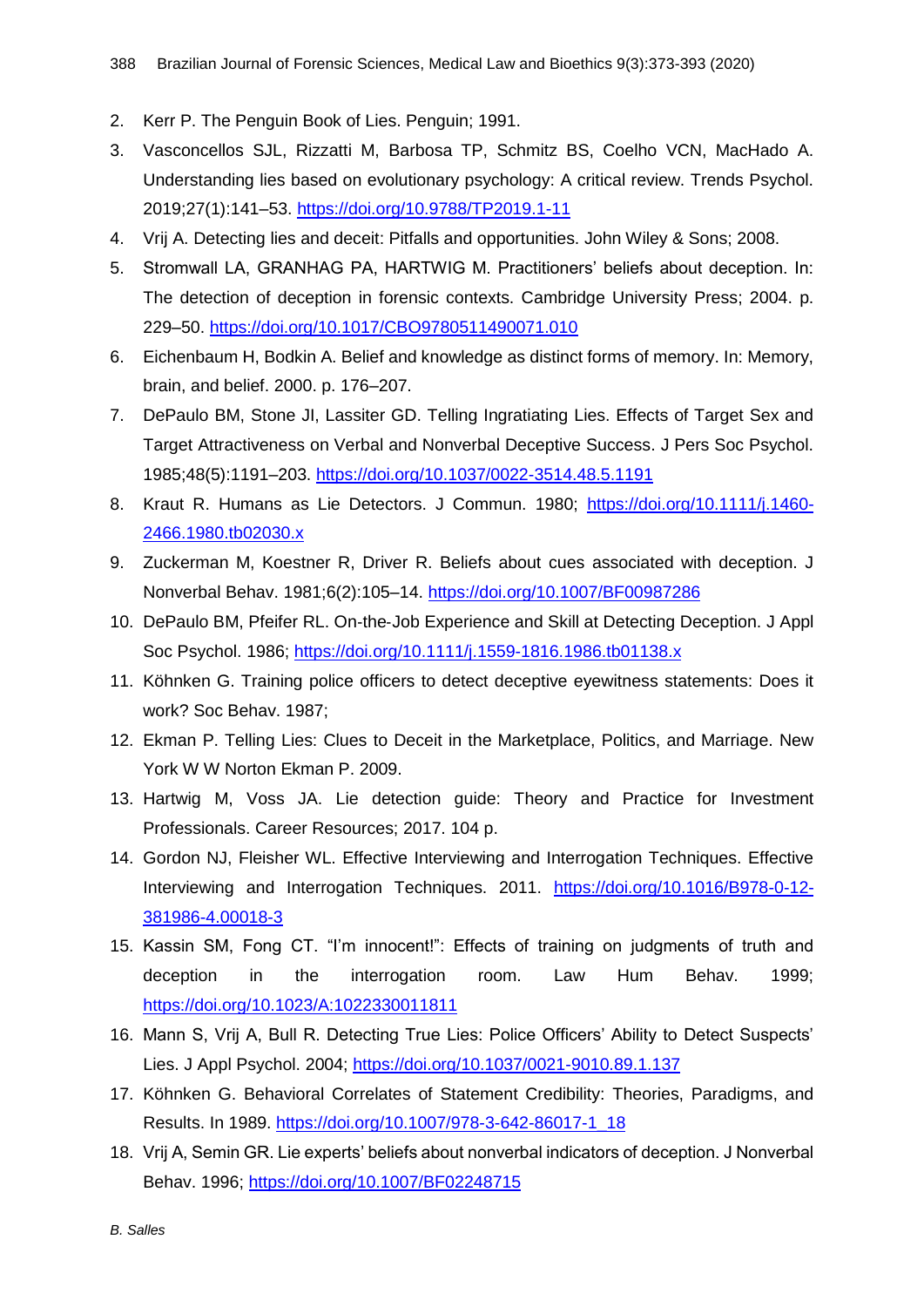- 19. Strömwall LA, Granhag PA. How to detect deception? Arresting the beliefs of police officers, prosecutors and judges. Psychol Crime Law. 2003; <https://doi.org/10.1080/10683160308138>
- 20. Garrido E, Masip J, Herrero C. Police officers' credibility judgments: Accuracy and estimated ability. International Journal of Psychology. 2004. <https://doi.org/10.1080/00207590344000411>
- 21. Granhag PA, Strömwall LA. The detection of deception in forensic contexts. The Detection of Deception in Forensic Contexts. 2004.<https://doi.org/10.1017/CBO9780511490071>
- 22. Kassin S. True or false: 'I'd know a false confession if I saw one.' In: The Detection of Deception in Forensic Contexts. 2004.<https://doi.org/10.1017/CBO9780511490071.008>
- 23. Kassin SM, Wrightsman LS. The psychology of evidence and trial procedure. Beverly Hills, CA: Sage; 1985. 67–94 p.
- 24. Smith N. Reading Between the Lines : An Evaluation of the Scientific Content Analysis Technique (SCAN). 2001. 1–42 p.
- 25. Granhag PA, Vrij A, Verschuere B. Detecting Deception: Current Challenges and Cognitive Approaches. Detecting Deception: Current Challenges and Cognitive Approaches. 2015.<https://doi.org/10.1002/9781118510001>
- 26. Oberlader VA, Naefgen C, Koppehele-Gossel J, Quinten L, Banse R, Schmidt AF. Validity of content-based techniques to distinguish true and fabricated statements: A metaanalysis. Law Hum Behav. 2016;<https://doi.org/10.1037/lhb0000193>
- 27. Driscoll LN. A validity assessment of written statements from suspects in criminal investigations using the scan technique. Police Stud Int'l Rev Police Dev. 1994;
- 28. Bachenko J, Fitzpatrick E, Schonwetter M. Verification and implementation of languagebased deception indicators in civil and criminal narratives. In: Coling 2008 - 22nd International Conference on Computational Linguistics, Proceedings of the Conference. 2008.<https://doi.org/10.3115/1599081.1599087>
- 29. Porter S, Yuille JC. The language of deceit: An investigation of the verbal clues to deception in the interrogation context. Law Hum Behav. 1996; <https://doi.org/10.1007/BF01498980>
- 30. Nahari G, Vrij A, Fisher RP. Does the truth come out in the writing? Scan as a lie detection tool. Law Hum Behav. 2012;<https://doi.org/10.1037/h0093965>
- 31. Vanderhallen M, Jaspaert E, Vervaeke G. SCAN as an investigative tool. Police Pract Res. 2016;<https://doi.org/10.1080/15614263.2015.1008479>
- 32. Bogaard G, Meijer EH, Vrij A, Merckelbach H. Scientific Content Analysis (SCAN) cannot distinguish between truthful and fabricated accounts of a negative event. Front Psychol. 2016;<https://doi.org/10.3389/fpsyg.2016.00243>
- 33. Ruby CL, Brigham JC. The usefulness of the criteria-based content analysis technique in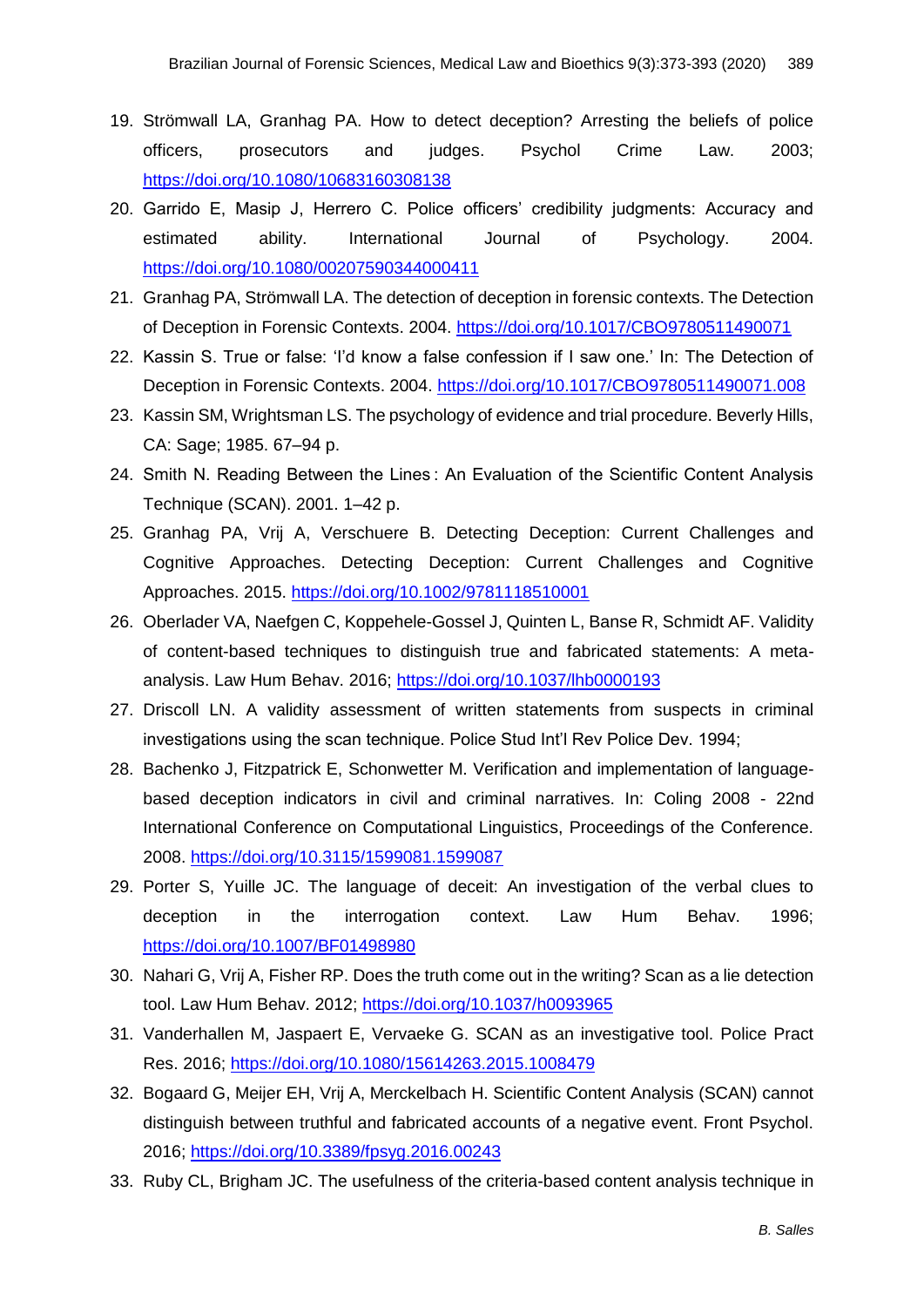distinguishing between truthful and fabricated allegations: A critical review. Psychol Public Policy, Law. 1997;<https://doi.org/10.1037/1076-8971.3.4.705>

- 34. Vrij A, Akehurst L, Soukara S, Bull R. Will the truth come out? The effect of deception, age, status, coaching, and social skills on CBCA scores. Law Hum Behav. 2002; <https://doi.org/10.1023/A:1015313120905>
- 35. Köhnken G. Statement validity analysis and the 'detection of the truth.' In: The Detection of Deception in Forensic Contexts. 2004. <https://doi.org/10.1017/CBO9780511490071.003>
- 36. Undeutsch U. Beurteilung der Glaubhaftigkeit von Aussagen. In: Handbuch der Psychologie Bd 11: Forensische Psychologie. 1967.
- 37. Steller M, Köhnken G. Statement analysis: Credibility assessment of children's testimonies in sexual abuse cases. In: Psychological methods in criminal investigation and evidence. 1989. p. 217–45.
- 38. Vrij A. Criteria-based content analysis: A qualitative review of the first 37 studies. Psychology, Public Policy, and Law. 2005.<https://doi.org/10.1037/1076-8971.11.1.3>
- 39. Esplin PW, Boychuk T, Raskin DC. A field validity study of criteria-based content analysis of children's statements in sexual abuse cases. In: NATO advanced study institute on credibility assessment. Maratea, Italy; 1988.
- 40. Craig RA, Scheibe R, Raskin DC, Kircher JC, Dodd DH. Interviewer questions and content analysis of children's statements of sexual abuse. Appl Dev Sci. 1999; [https://doi.org/10.1207/s1532480xads0302\\_2](https://doi.org/10.1207/s1532480xads0302_2)
- 41. Parker AD, Brown J. Detection of deception: Statement validity analysis as a means of determining truthfulness or falsity of rape allegations. Leg Criminol Psychol. 2000; <https://doi.org/10.1348/135532500168119>
- 42. Rassin E, Van Der Sleen J. Characteristics of true versus false allegations of sexual offences. Psychological Reports. 2005.<https://doi.org/10.2466/PR0.97.6.589-598>
- 43. Roma P, Martini PS, Sabatello U, Tatarelli R, Ferracuti S. Validity of Criteria-Based Content Analysis (CBCA) at trial in free-narrative interviews. Child Abus Negl. 2011; <https://doi.org/10.1016/j.chiabu.2011.04.004>
- 44. Lamb ME, Sternberg KJ, Esplin PW, Hershkowitz I, Orbach Y, Hovav M. Criterion-based content analysis: A field validation study. Child Abus Negl. 1997; [https://doi.org/10.1016/S0145-2134\(96\)00170-6](https://doi.org/10.1016/S0145-2134(96)00170-6)
- 45. Akehurst L, Manton S, Quandte S. Careful calculation or a leap of faith? A field study of the translation of CBCA ratings to final credibility judgements. Appl Cogn Psychol. 2011; <https://doi.org/10.1002/acp.1669>
- 46. Manzanero AL, Scott MT, Vallet R, Aróztegui J, Bull R. Criteria-based Content Analysis in True and Simulated Victims with Intellectual Disability. Anu Psicol Juridica. 2019;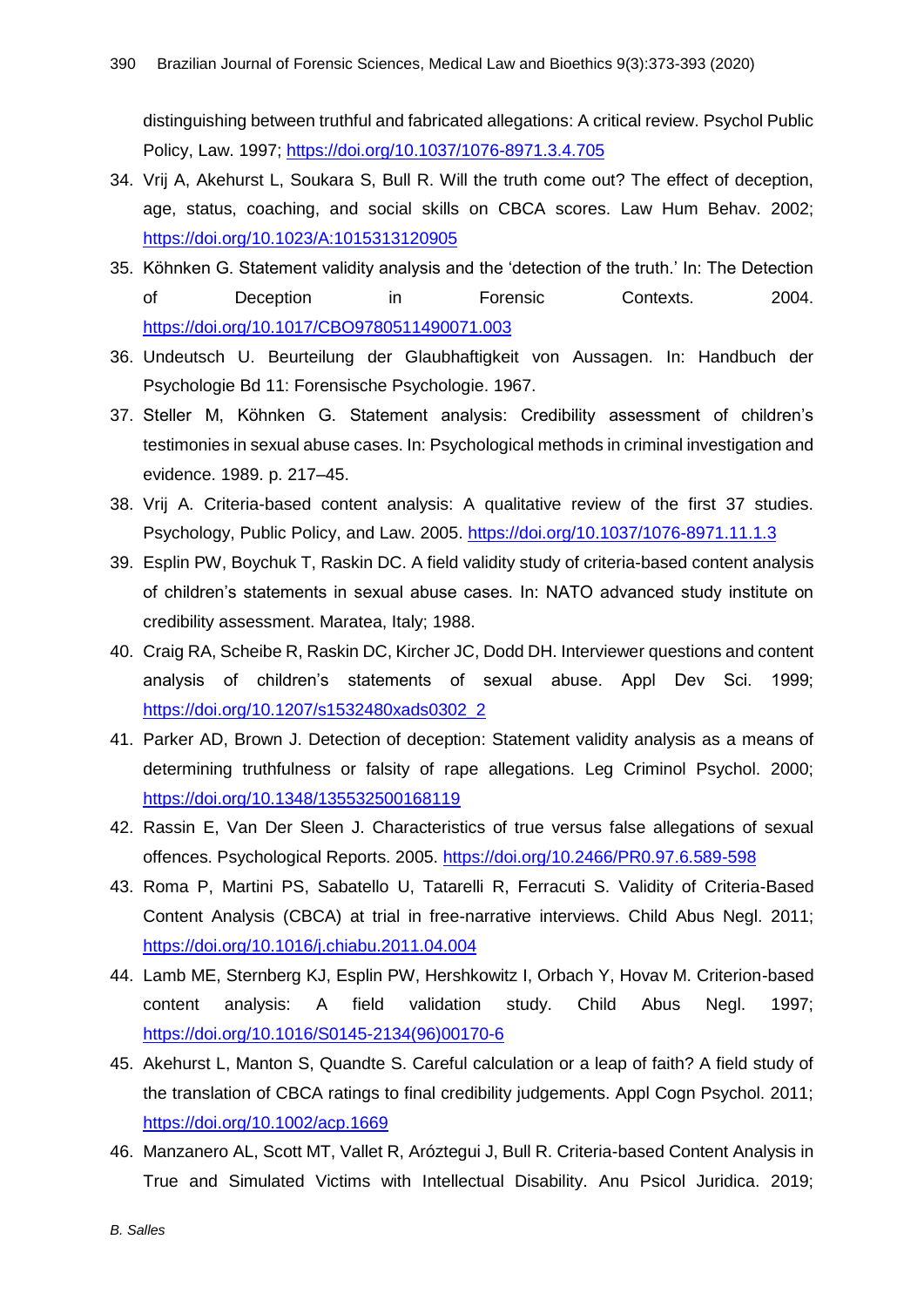<https://doi.org/10.5093/apj2019a1>

- 47. Dukala K, Sporer SL, Polczyk R. Detecting deception: does the cognitive interview impair discrimination with CBCA criteria in elderly witnesses?\*. Psychol Crime Law. 2019; <https://doi.org/10.1080/1068316X.2018.1511789>
- 48. Johnson MK, Raye CL. Reality monitoring. Psychol Rev. 1981; <https://doi.org/10.1037/0033-295X.88.1.67>
- 49. Johnson MK, Foley MA, Suengas AG, Raye CL. Phenomenal Characteristics of Memories for Perceived and Imagined Autobiographical Events. J Exp Psychol Gen. 1988; <https://doi.org/10.1037/0096-3445.117.4.371>
- 50. Masip J, Sporer SL, Garrido E, Herrero C. The detection of deception with the reality monitoring approach: A review of the empirical evidence. Psychol Crime Law. 2005; <https://doi.org/10.1080/10683160410001726356>
- 51. Sporer SL. The less travelled road to truth: verbal cues in deception detection in accounts of fabricated and self-experienced events. Appl Cogn Psychol. 1997; [https://doi.org/10.1002/\(SICI\)1099-0720\(199710\)11:5<373::AID-ACP461>3.0.CO;2-0](https://doi.org/10.1002/(SICI)1099-0720(199710)11:5%3C373::AID-ACP461%3E3.0.CO;2-0)
- 52. Nahari G, Vrij A, Fisher RP. Exploiting liars' verbal strategies by examining the verifiability of details. Leg Criminol Psychol. 2014;
- 53. Nahari G. Reality Monitoring in the Forensic Context: Digging Deeper into the Speech of Liars. J Appl Res Mem Cogn. 2018;<https://doi.org/10.1016/j.jarmac.2018.04.003>
- 54. Elntib S, Wagstaff G. Are reality monitoring differences between truthful and deceptive autobiographical accounts affected by standardisation for word-count and the presence of others? Psychol Crime Law. 2017;<https://doi.org/10.1080/1068316X.2017.1298762>
- 55. Bogaard G, Meijer EH, Vrij A. Using an example statement increases information but does not increase accuracy of CBCA, RM, and SCAN. J Investig Psychol Offender Profiling. 2014;<https://doi.org/10.1002/jip.1409>
- 56. Inbau FE, Reid JE, Buckley JP, Jayne BC. Essentials of the Reid technique. Jones & Bartlett Publishers; 2013.
- 57. Colwell LH, Miller HA, Lyons PM, Miller RS. The Training of Law Enforcement Officers in Detecting Deception: A Survey of Current Practices and Suggestions for Improving Accuracy. Police Q. 2006;<https://doi.org/10.1177/1098611104273293>
- 58. Vrij A, Hartwig M, Granhag PA. Reading Lies: Nonverbal Communication and Deception. Annu Rev Psychol. 2019; [ttps://doi.org/10.1146/annurev-psych-010418-103135](https://doi.org/10.1146/annurev-psych-010418-103135)
- 59. Vrij A, Fisher RP. Which Lie Detection Tools are Ready for Use in the Criminal Justice System? Journal of Applied Research in Memory and Cognition. 2016. <https://doi.org/10.1016/j.jarmac.2016.06.014>
- 60. Vrij A, Mann S, Fisher RP. An empirical test of the behaviour analysis interview. Law Hum Behav. 2006;<https://doi.org/10.1007/s10979-006-9014-3>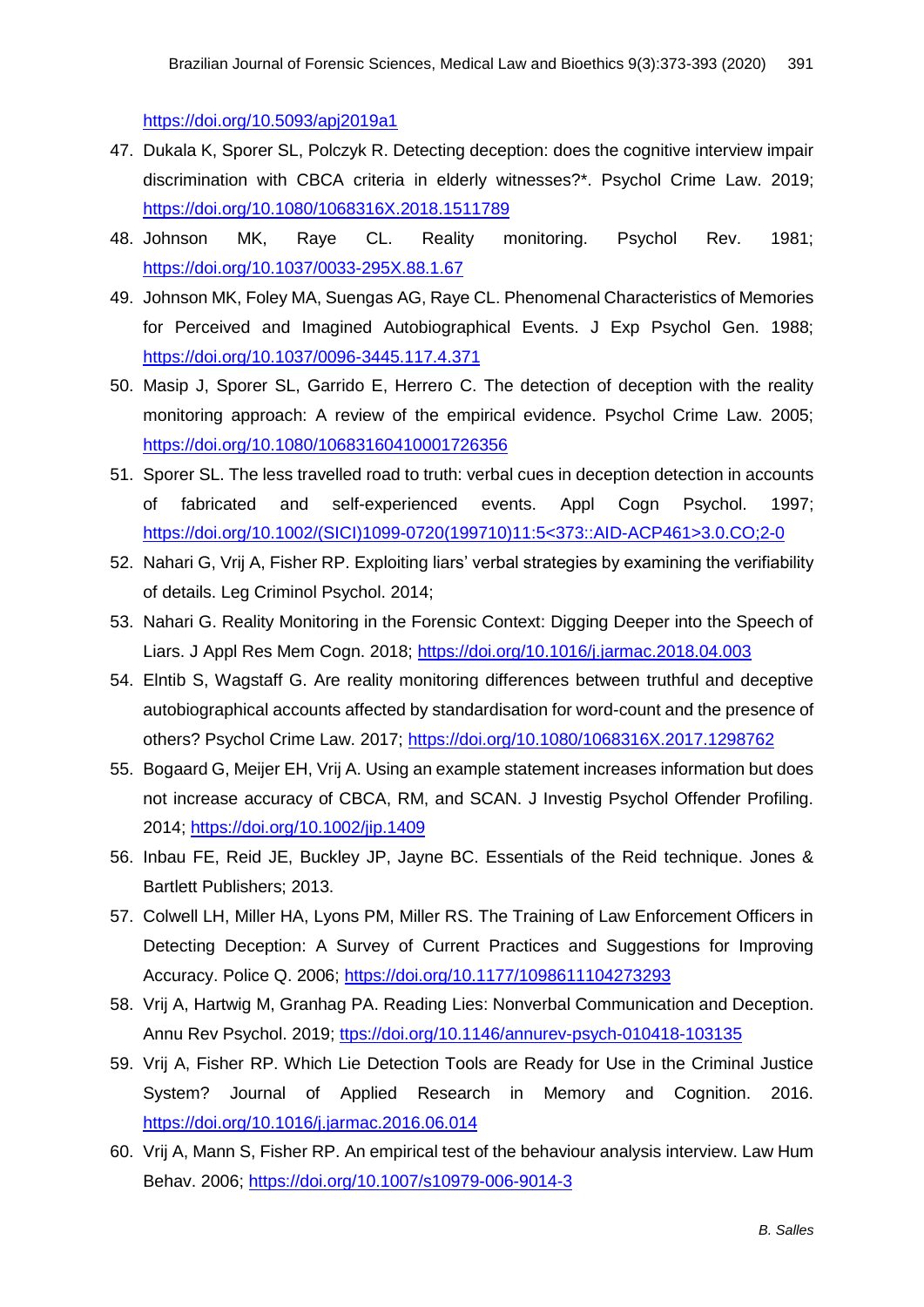- 61. Horvath F, Jayne B, Buckley J. Differentiation of Truthful and Deceptive Criminal Suspects in Behavior Analysis Interviews. J Forensic Sci. 1994;<https://doi.org/10.1520/JFS13657J>
- 62. Ekman P, Friesen W V. Nonverbal Leakage and Clues to Deception. Psychiatry. 1969; <https://doi.org/10.1037/e525532009-012>
- 63. Ekman P, Friesen W V. Hand Movements. J Commun. 1972; <https://doi.org/10.1111/j.1460-2466.1972.tb00163.x>
- 64. Ekman P, Friesen W V., Scherer KR. Body movement and voice pitch in deceptive interaction. Semiotica. 1976;<https://doi.org/10.1515/semi.1976.16.1.23>
- 65. Ekman P, O'Sullivan M, Friesen W V., Scherer KR. Invited article: Face, voice, and body in detecting deceit. J Nonverbal Behav. 1991;<https://doi.org/10.1007/BF00998267>
- 66. DePaulo BM, Lindsay JJ, Malone BE, Muhlenbruck L, Charlton K, Cooper H. Cues to deception. Psychol Bull. 2003;<https://doi.org/10.1037/0033-2909.129.1.74>
- 67. Svetieva E. Deception and the body: Replicating, improving and extending analyses of bodily movement in deception. State University of New York at Buffalo; 2010.
- 68. Ekman P, Hager JC, Friesen W V. The Symmetry of Emotional and Deliberate Facial Actions. Psychophysiology. 1981;<https://doi.org/10.1111/j.1469-8986.1981.tb02919.x>
- 69. Ekman P, Friesen W V. Felt, false, and miserable smiles. J Nonverbal Behav. 1982; <https://doi.org/10.1007/BF00987191>
- 70. Frank MG, Ekman P, Friesen W V. Behavioral Markers and Recognizability of the Smile of Enjoyment. J Pers Soc Psychol. 1993;<https://doi.org/10.1037/0022-3514.64.1.83>
- 71. Ekman P, Freisen W V., Ancoli S. Facial signs of emotional experience. J Pers Soc Psychol. 1980;<https://doi.org/10.1037/h0077722>
- 72. Ekman P, Friesen W V., O'Sullivan M. Smiles When Lying. J Pers Soc Psychol. 1988; <https://doi.org/10.1037/0022-3514.54.3.414>
- 73. Ekman P, O'Sullivan M. Who Can Catch a Liar? Am Psychol. 1991; <https://doi.org/10.1037/0003-066X.46.9.913>
- 74. Frank MG, Ekman P. The ability to detect deceit generalizes across different types of highstake lies. J Pers Soc Psychol. 1997;<https://doi.org/10.1037/0022-3514.72.6.1429>
- 75. Henig RM. Looking for the lie. New York Times Magazine. 2006;47–53.
- 76. Nortje A, Tredoux C. How good are we at detecting deception? A review of current techniques and theories. South African J Psychol. 2019; <https://doi.org/10.1177/0081246318822953>
- 77. Porter S, Ten Brinke L. Reading Between the Lies Identifying Concealed and Falsified Emotions in Universal Facial Expressions. Psychol Sci. 2008; <https://doi.org/10.1111/j.1467-9280.2008.02116.x>
- 78. Porter S, ten Brinke L, Wallace B. Secrets and Lies: Involuntary Leakage in Deceptive Facial Expressions as a Function of Emotional Intensity. J Nonverbal Behav. 2012;